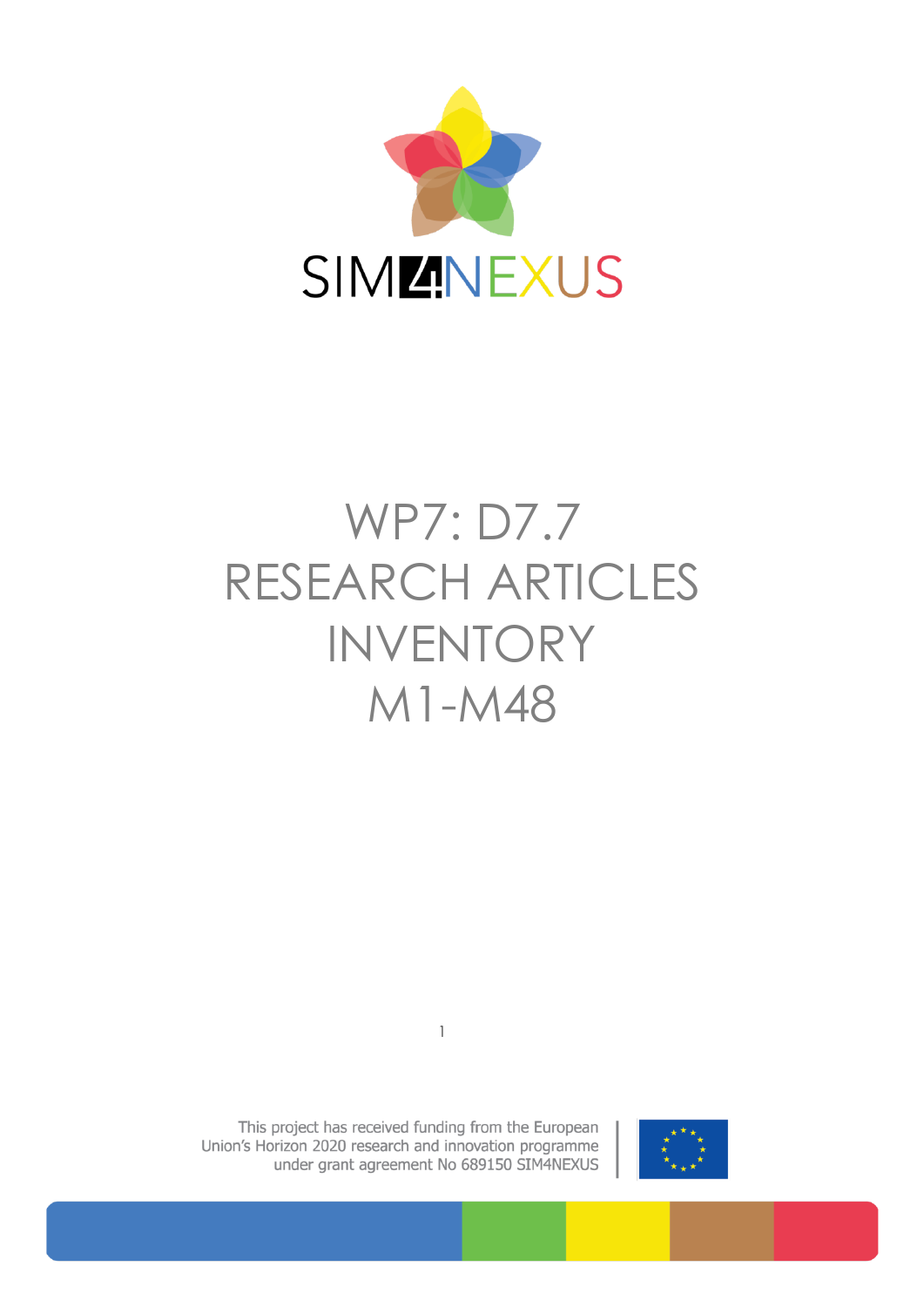| <b>PROJECT</b>               | Sustainable Integrated Management FOR the NEXUS of water-land-food-energy-<br>climate for a resource-efficient Europe (SIM4NEXUS)                                                                                                              |
|------------------------------|------------------------------------------------------------------------------------------------------------------------------------------------------------------------------------------------------------------------------------------------|
| <b>PROJECT NUMBER</b>        | 689150                                                                                                                                                                                                                                         |
| <b>DELIVERABLE</b>           | WP7: D7.7 Research articles inventory M1-M48                                                                                                                                                                                                   |
| WP NAME/WP NUMBER            | WP7 (also relevant for WP2)                                                                                                                                                                                                                    |
| <b>TASK</b>                  | Task 7.3 Communications with the research community                                                                                                                                                                                            |
| <b>VERSION</b>               | Version 1.1                                                                                                                                                                                                                                    |
| <b>DISSEMINATION LEVEL</b>   | Public                                                                                                                                                                                                                                         |
| <b>DATE</b>                  | 16/06/2020                                                                                                                                                                                                                                     |
| <b>LEAD BENEFICIARY</b>      | FT.                                                                                                                                                                                                                                            |
| <b>AUTHOR(S)</b>             | Tobias Conradt (PIK)                                                                                                                                                                                                                           |
| <b>ESTIMATED WORK EFFORT</b> | 0.85 PM                                                                                                                                                                                                                                        |
| <b>REVIEWER</b>              |                                                                                                                                                                                                                                                |
| <b>COMMENTS</b>              | The order of scientific contributions listed in this document is oriented along the<br>chronology of publication dates and therefore does not match the list in the<br>Communications Monitoring Report (D7.13) based on the order of reports. |

| DOCUMENT HISTORY |                |              |                                        |
|------------------|----------------|--------------|----------------------------------------|
| <b>VERSION</b>   | INITIALS/NAME  | <b>DATE</b>  | <b>COMMENTS-DESCRIPTION OF ACTIONS</b> |
| 1.0              | Tobias Conradt | 09-May-2020  | M1-M48 COMPLETED FOR FINAL REVIEW      |
| 1.1              | Tobias Conradt | 16-June-2020 | REMOVED A DOELMAN ET AL. 2019 PAPER    |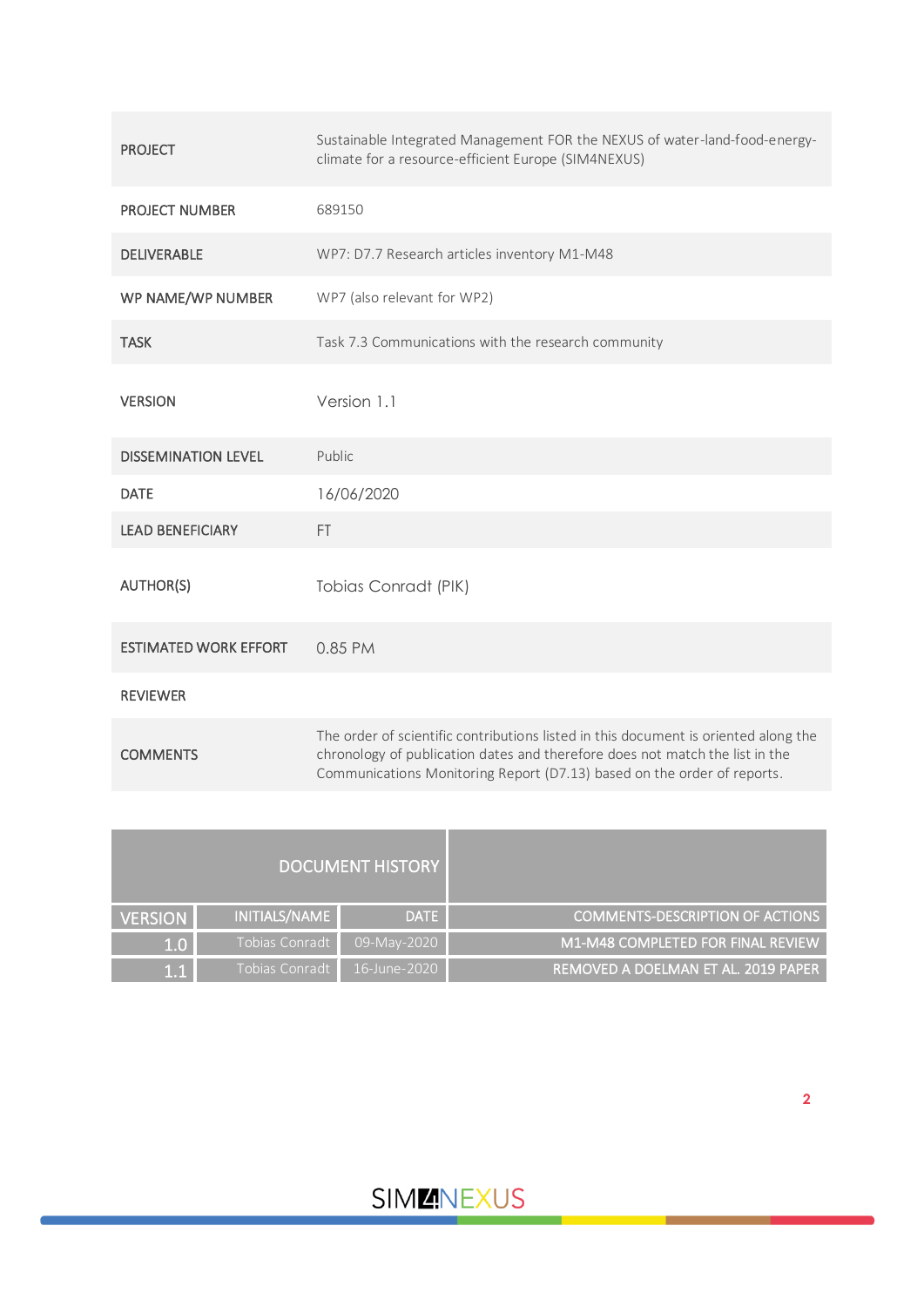# <span id="page-2-0"></span>Contents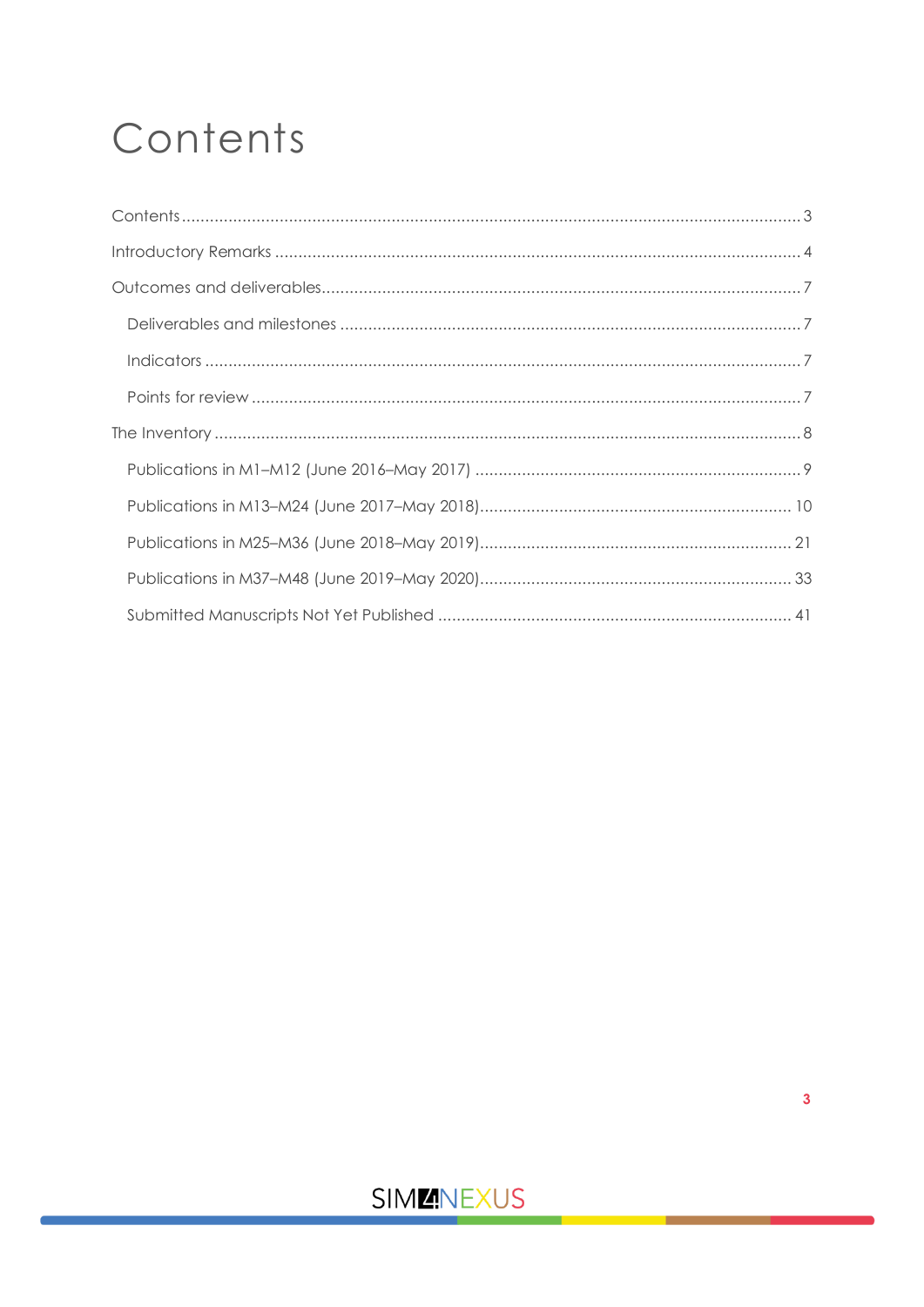## <span id="page-3-0"></span>Introductory Remarks

Scientific journal articles, colloquially just called "papers", are the most authoritative means of conveying actual research progress -- at least among the scientific community. In many countries the fate of academic careers is closely connected to the number and frequency of first-authored publications. Personal bibliometric scores like the h-index (Hirsch 2005) are now easily calculated and closely followed by digital means. A much older German proverb has it "Wer schreibt, der bleibt!" (He who writes, stays [in business].)

The high esteem of scientific publications is rooted in a rigid quality control, the peer review process: Journal editors send the manuscript to third-party researchers of the same discipline (the peers, on no account direct colleagues of the authors) for review. Writing reviews from time to time is therefore a moral commitment for any author. These review reports, usually from two independent sources, inform the editor's decision to accept or reject the paper or – the common case – to request a revision. The review comments are then forwarded anonymously to the authors. When the revised manuscript has been submitted, the reviewers are sometimes asked back for their comments, and occasionally a second correction loop is exercised until the editor greenlights the work for publication. Utilizing online dissemination, some journals also extend the trilateral correspondence between authors, editors and reviewers by an open discussion phase in which the entire scientific community is invited to further comment and help improve the final publication.

This time-consuming procedure is not well known outside the scientific community which might be a reason for challenging the special value of this slow and generally target-group confined communication channel -- even within SIM4NEXUS, project partners were teased whether they would "just take the money and write articles" (instead on focusing on scheduled deliverables deemed more important). Another indication of scientific literature output not being among the commonly internalised objectives of the project consortium was the friendly acknowledgment of an initiative for a special issue presented by the WP7 coordinators at the Athens project meeting in March 2018: Not a single contribution had ever been suggested for such a dedicated SIM4NEXUS collection.

Indeed, the traditional culture of scientific progress communication hardly matches nowadays preference for dynamic just-in-time information throughput, and there are already respective zones of disintegration in the scientific sphere. Some journals (competing for bibliometric scores

### **SIMMNEXUS**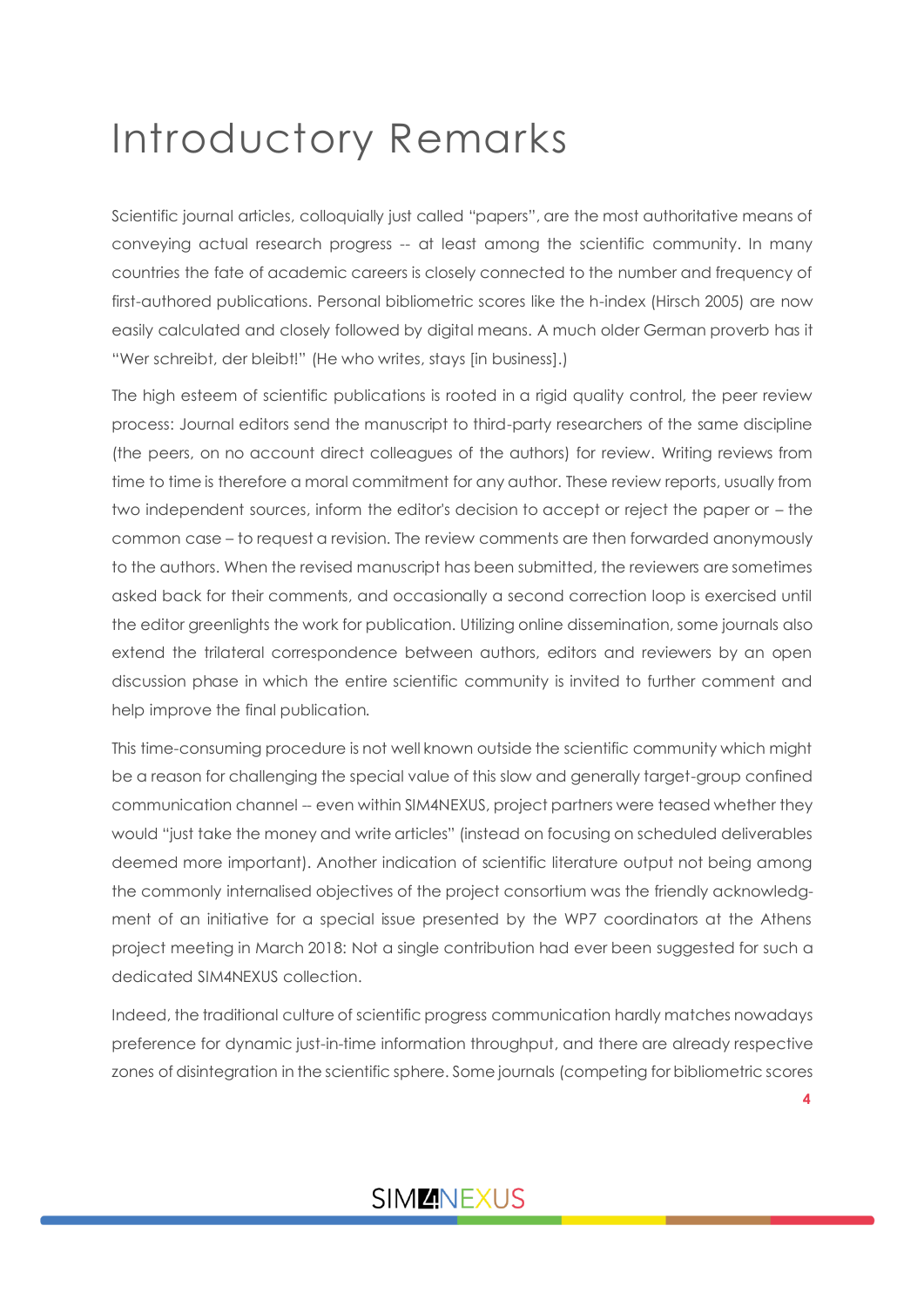like individuals, cf. Koutsoyiannis & Kundzewicz 2007) seem to have dropped quality checks altogether: Mind the 2020 spring flood of hastily published COVID-19 papers with uncertain or even contradicting results. This development is not limited to medicine. It is also related to the shift from printed, subscription-based journals to open-access online journals charging per article. Previously scientific quality had been an important selling point, now the publishing interest of authors equipped with open access budgets is to be served in the first place, and journals adopt to the market (Beall 2013). Even a number of SIM4NEXUS publications reported here have been published under at least questionable quality standards, though this might not have happened on purpose as sources collected by Frandsen (2019) suggest; there is an unfathomable abyss of journals to choose from and despite serious efforts (e.g. Grudniewicz et al. 2019) still no common definition for predatory journals exists.

Nevertheless -- what will most probably remain from SIM4NEXUS in just one or two decades? Will there still be someone learning something from the serious game developed in the project? This is not impossible, but it would require a steady long-term maintenance of software (adopting to new technology standards) and input data (shifting the virtual time frame) – not very likely. Will people still read SIM4NEXUS tweets and other news items about the project? Hardly. However, unless a continental long-term blackout disrupts the Internet, all the literature representing the scientific project output will remain accessible and occasionally attract researchers for decades without any further effort. Three branches of research can be distinguished in the portfolio of SIM4NEXUS publications that will for sure grow further:

- Descriptions and discussions of the Nexus concept, as realised in this project and elsewhere, with many suggestions for applications and further development (Laspidou et al. 2017, 2018, 2020, Sušnik et al. 2018, Brouwer et al. 2018b, Hülsmann et al. 2019, Cremades et al 2019)
- Nexus-inspired research, practical applications of the concept on alobal (e.g. Brouwer et al. 2018, Arvesen et al. 2018, Mercure et al. 2018, Martinez et al. 2018, Sušnik 2018) and regional (Trabucco et al. 2018, Laspidou et al. 2019, Papadopoulou et al. 2020) domains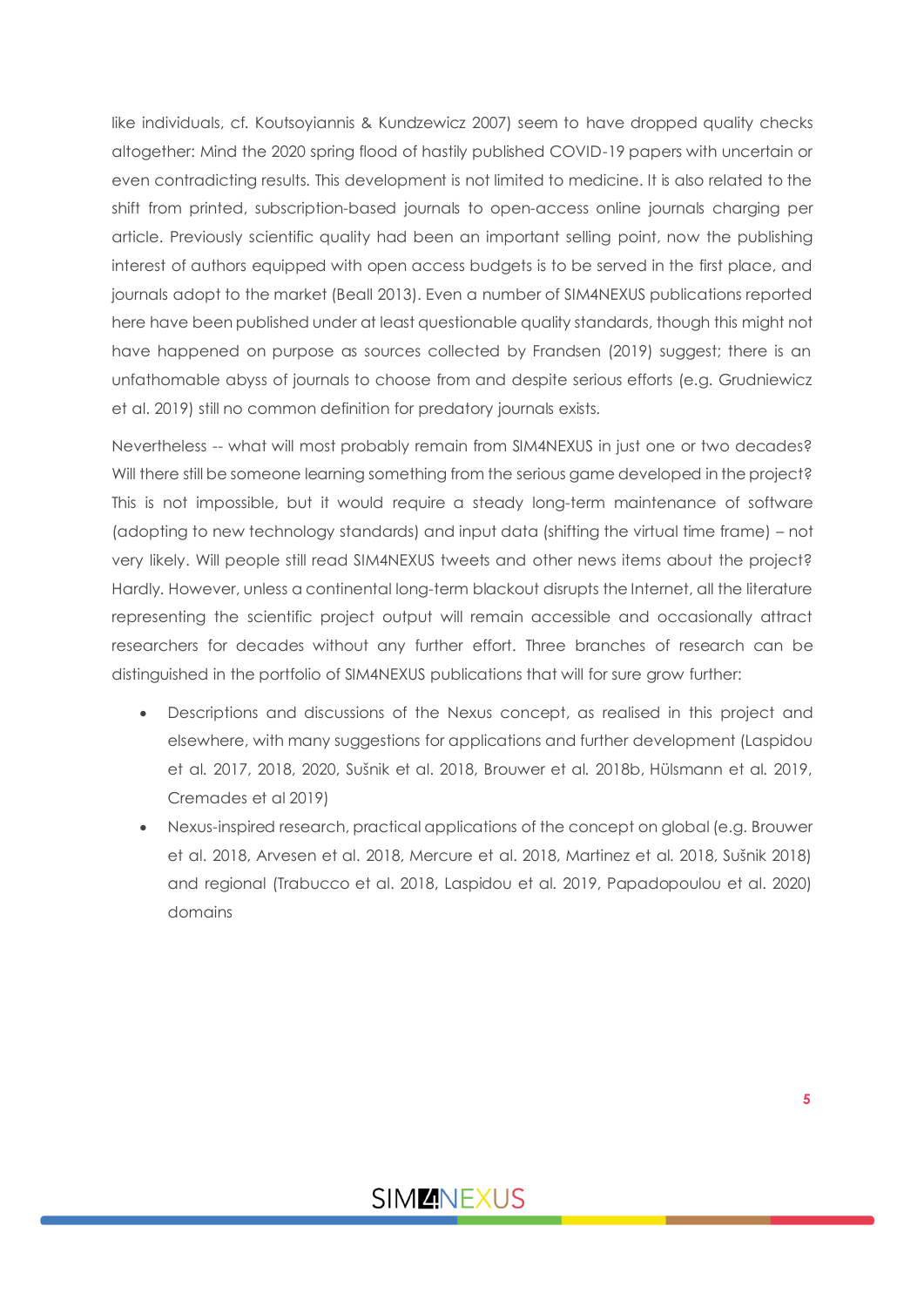• Research about interactions and trade-offs between single Nexus components without reference to the Nexus as such (e.g. Weindl et al. 2017a,b, Hesslerová et al. 2018, Humpenöder et al. 2018, Masia et al. 2018, Martinez & Blanco 2019, Gerten et al. 2020)

The impact of the knowledge gathered here can be viewed in terms of citations: First-hand references already outnumber the original SIM4NEXUS research articles by an order of magnitude. This leaves no doubt that SIM4NEXUS ideas from research papers have already spread into many other minds and will subsequently reverberate in- and outside the scientific community for many years to come.

#### **REFERENCES**

- Beall, J. (2013) Predatory publishing is just one of the consequences of gold open access. Learned Publishing 26 (2) 79–84. https://doi.org/10.1087/20130203
- Grudniewicz, A., D. Moher, K. D. Cobey, G. L. Bryson, S. Cukier, K. Allen, C. Ardern, L. Balcom, T. Barros, M. Berger, J. Buitrago Ciro, L. Cugusi, M. R. Donaldson, M. Egger, I. D. Graham, M. Hodgkinson, K. M. Khan, M. Mabizela, A. Manca, K. Milzow, J. Mouton, M. Muchenje, T. Olijhoek, A. Ommaya, B. Patwardhan, D. Poff, L. Proulx, M. Rodger, A. Severin, M. Strinzel, M. Sylos-Labini, R. Tamblyn, M. van Niekerk, J. M. Wicherts & M. M. Lalu (2019) Predatory journals: no definition, no defence. Nature 576, 210–212. https://doi.org/10.1038/d41586-019-03759-y
- Frandsen, T. F. (2019) Why do researchers decide to publish in questionable journals? A review of the literature. Learned Publishing 32 (1) 57–62. https://doi.org/10.1002/leap.1214
- Hirsch, J. E. (2005) An index to quantify an individual's scientific research output. Proceedings of the National Academy of Sciences of the United States of America (PNAS) 102 (46) 16569–16572. https://doi.org/10.1073/pnas.0507655102
- Koutsoyiannis, D. & Z. W. Kundzewicz (2007) Editorial—Quantifying the impact of hydrological studies. Hydrological Sciences Journal 52 (1) 3–17.<https://doi.org/10.1623/hysj.52.1.3>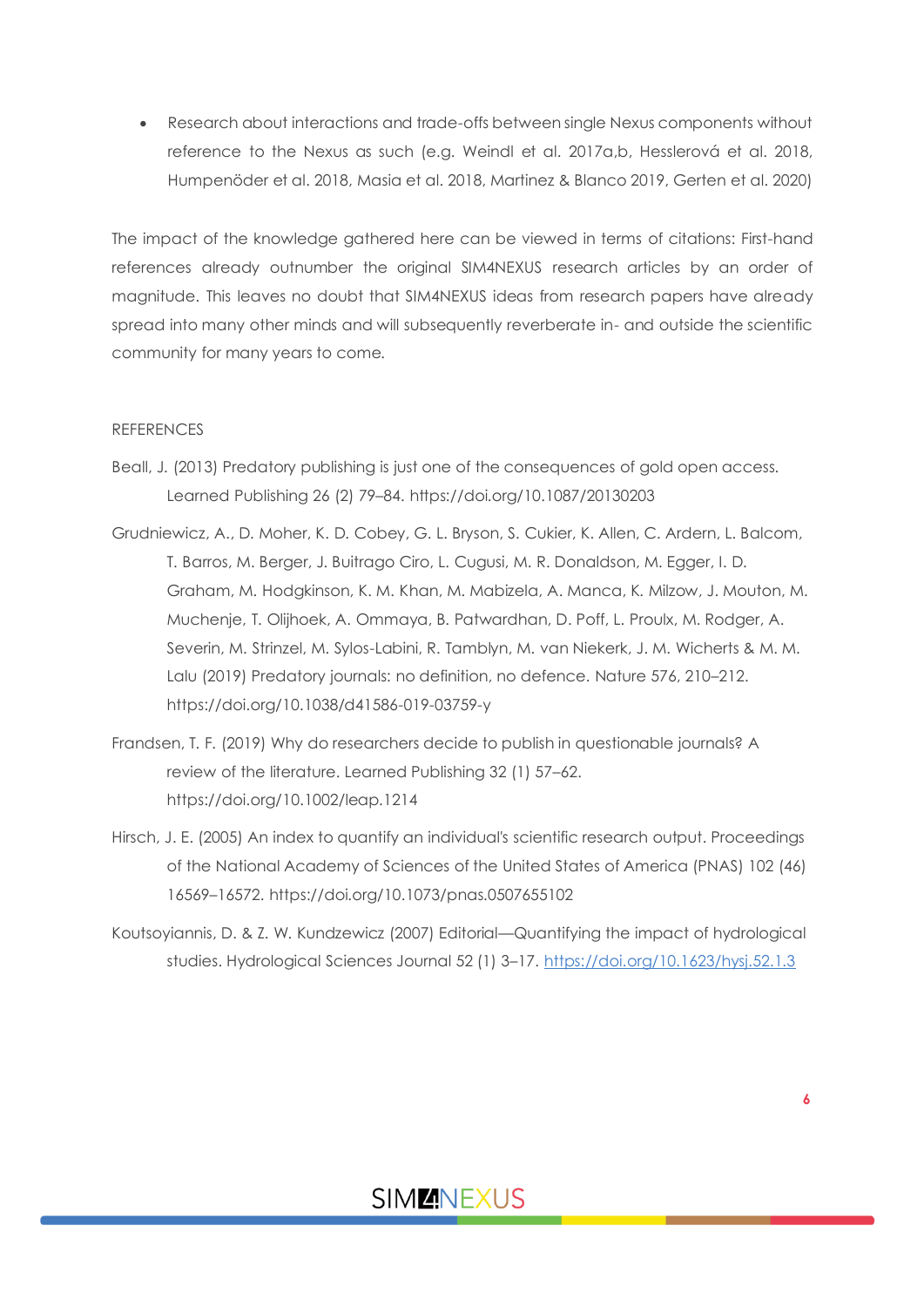# <span id="page-6-0"></span>Outcomes and deliverables

## <span id="page-6-1"></span>Deliverables and milestones

| Deliverable/milestone                           | <b>Due</b> | Initiated In progress | Completed | Final<br>delivery<br>date |
|-------------------------------------------------|------------|-----------------------|-----------|---------------------------|
| D7.7 Research articles inventory M1- M48<br>M48 |            |                       |           | <b>May</b><br>2020        |

### <span id="page-6-2"></span>Indicators

| <b>Task</b> | <b>Product/activity</b>    | <b>Effort indicator</b>                         |               | <b>Impact indicator</b> |                                  |               |                |
|-------------|----------------------------|-------------------------------------------------|---------------|-------------------------|----------------------------------|---------------|----------------|
|             |                            | <b>Name</b>                                     | <b>Taraet</b> | <b>Reached</b>          | <b>Name</b>                      | <b>Taraet</b> | <b>Reached</b> |
| 7.3         | Scientific<br>publications | <b>Publications</b><br>published +<br>submitted | 10            | $32+$                   | No. of estimated<br><b>USers</b> | 5000          | N/A            |
|             |                            |                                                 |               |                         | No. of citations                 | N/A           | 392            |

There is no means to count the actual users of scientific publications. As a replacement metric for measuring the impact, the cumulative number of citations as counted by the Web of Science™ on 6 May 2020 is given.

Citations rose sharply over the last year of the project, there had been only 117 in May 2019. Considering the time lags inherent to scientific publishing, more than 500 citations can be expected before the end of 2020.

### <span id="page-6-3"></span>Points for review

• None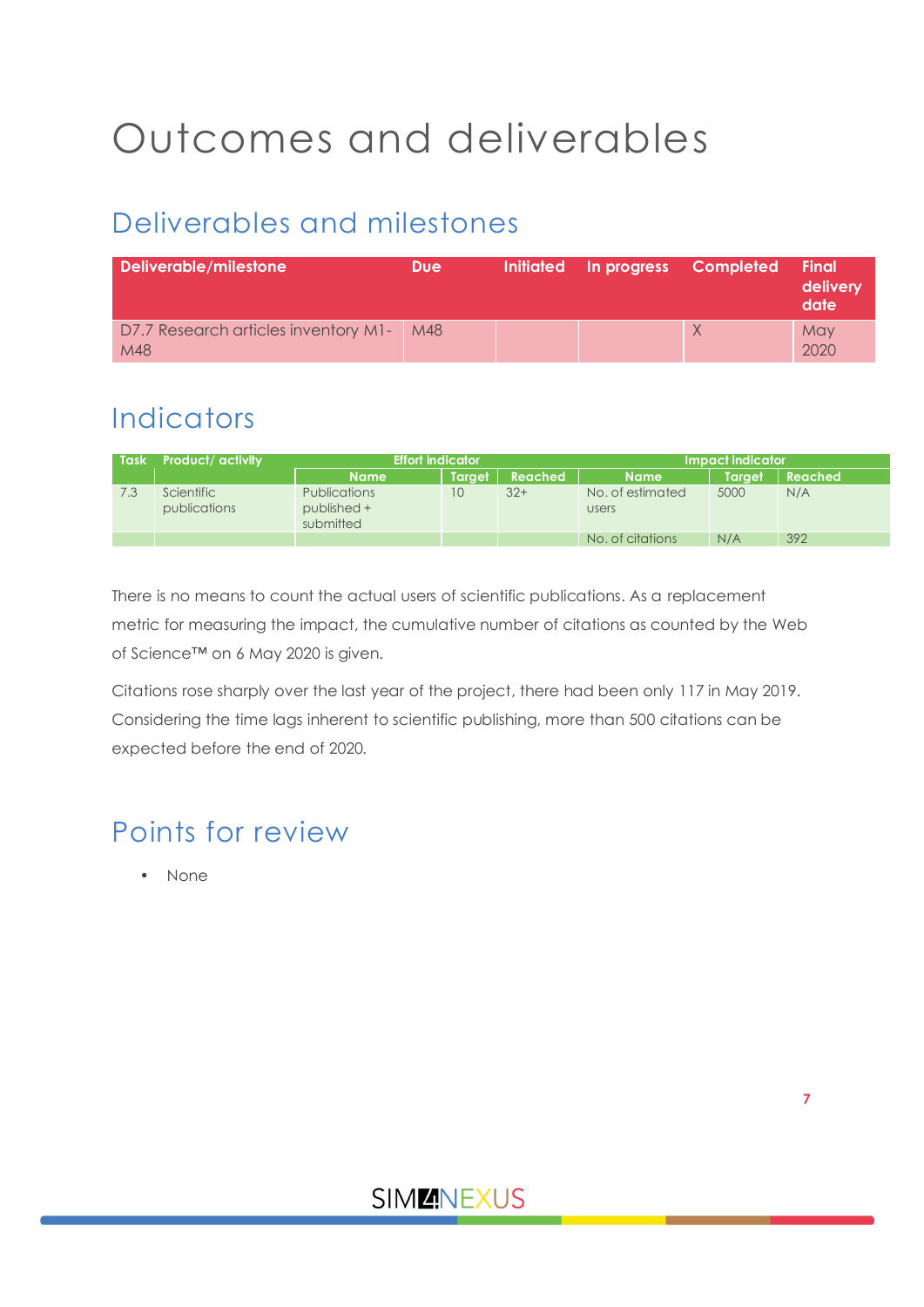## <span id="page-7-0"></span>The Inventory

- Names of Authors affiliated to SIM4NEXUS partner institutions are written in bold.
- Publication dates do not consider online pre-releases unless stated otherwise.
- Open Access (OA) status refer to the access conditions of the original journal publications (gold OA). As OA was mandatory for all publications issued in the framework of SIM4NEXUS, independent releases of the accepted manuscripts are regularly accessible through online repositories wherever gold OA is not provided (green OA). The responsibility for green OA is with the authors, so they should be approached for information about the actual repository links if these cannot be easily found via search engine.
- Citation numbers have been retrieved from the Web of Science™ (Clarivate Analytics, formerly ISI) on 6 May 2020. This was the final of the regular surveys for the citation metrics of the quarterly Communications Monitoring Report (D7.13).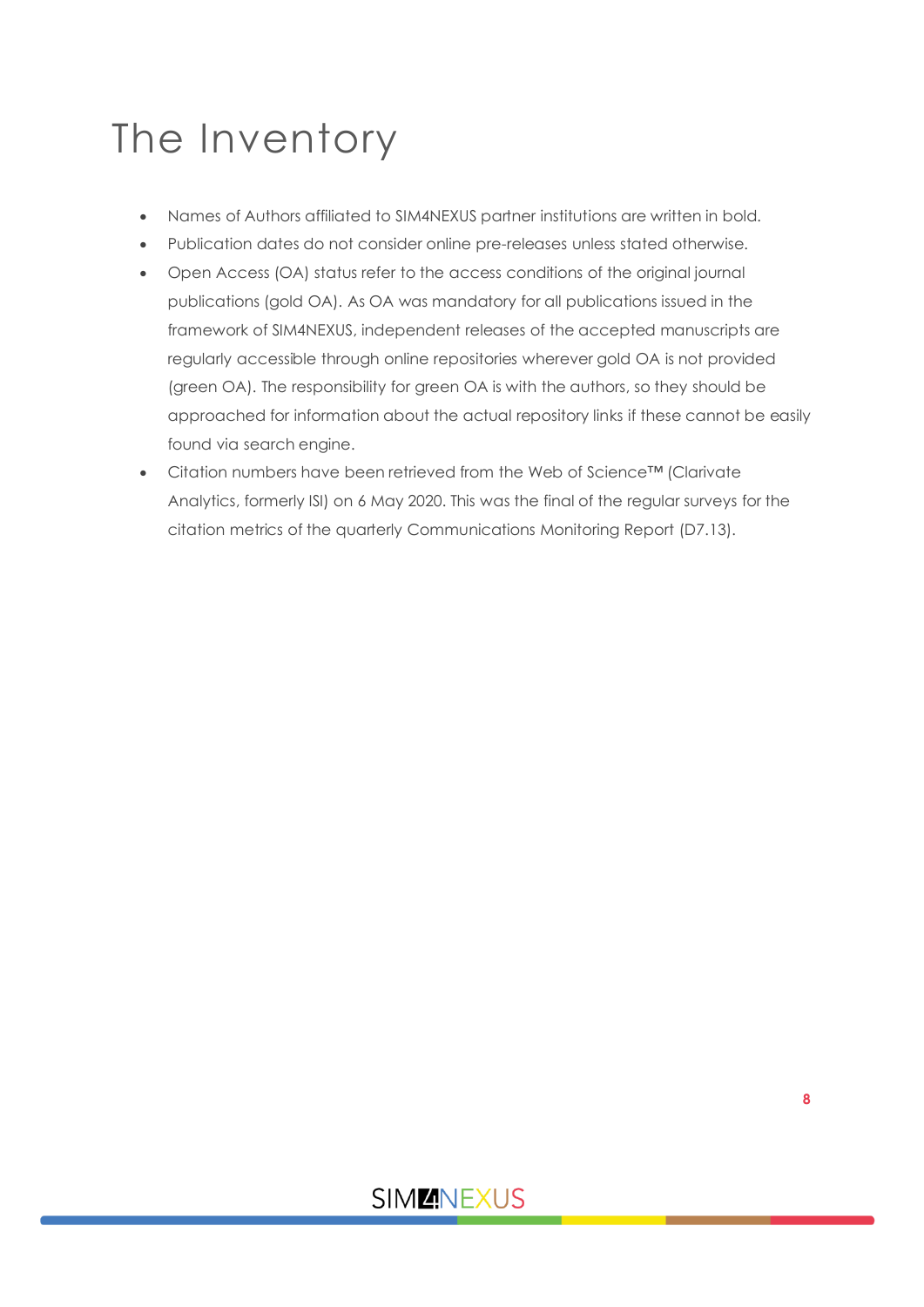## <span id="page-8-0"></span>Publications in M1–M12 (June 2016–May 2017)

**Jan Pokorný (ENKI), Petra Hesslerová (ENKI), Hanna Huryna (ENKI),** David Harper

August 2016 Open Access: No Number of citations: N/A

**Indirect and Direct Thermodynamic Effects of Wetland Ecosystems on Climate**

Vymazahl, J. (eds) Natural and Constructed Wetlands, pp 91–108. Springer, Cham. **[HTTPS://DOI.ORG/10.1007/978-3-319-38927-1\\_7](https://doi.org/10.1007/978-3-319-38927-1_7)**

Abstract: This chapter deals with a largely unrecognised service of wetlands – their role in regulating air temperature through evapotranspiration. We explain quantitatively how solar energy striking the earth's surface is dissipated by water (expressed in energy units (W m−2)) in three processes: dissolution-precipitation of salts, disintegration-recombination of the water molecule in biological processes and evapotranspiration-condensation. The direct effect of wetlands on regional climate, through reduction of temperature gradients and the role of water vapour and clouds in lowering the passage of solar radiation are then described. We quantify the huge upsurge of sensible heat (warm air) that must have occurred after the drainage of wetlands in the northern hemisphere over the past 260 years. The radiative forcing that was caused by the increase in greenhouse gases in the atmosphere over the same period (from 1 to 3 W m−2 from 1750 to the present day) is markedly lower than radiative forcing caused by wetland drainage and indeed, is too small to measure. The amounts of carbon dioxide, methane and water vapour in atmosphere and their dynamics are compared. We question the meaning of 'average temperature' as the criterion of climate change in terms of thermodynamics. We show temperature differences in the present-day cultural landscape, on a clear sunny day, in thermovision pictures: wetlands and forests are up to 20 °C cooler than drained surfaces. We argue that persisting with the dogma of climate change caused by the greenhouse effect alone results in society ignoring the most important functions of natural vegetation, manifest through their direct effect on climate and water cycling. This facilitates further wetland drainage and deforestation. We believe that it is now essential to support and restore natural vegetation structures, like wetlands and forests, in order to make any serious reduction in climate warming.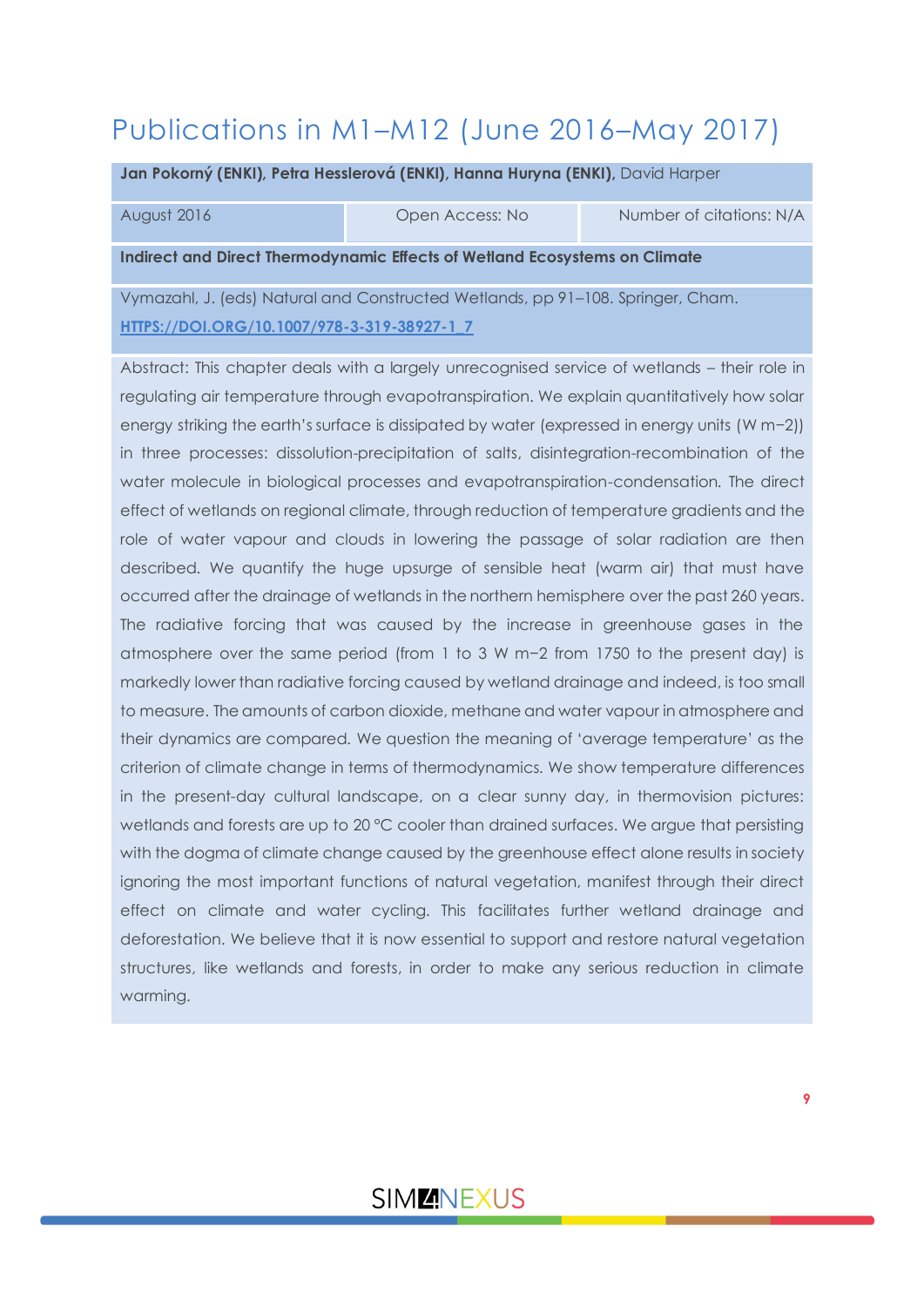## <span id="page-9-0"></span>Publications in M13–M24 (June 2017–May 2018)

**C. Laspidou (UTH), M. Witmer (PBL), L.S. Vamvakeridou (UNEXE), X. Domingo (EURECAT), F. Brouwer (WUR-LEI), M. Howells (KTH), J. Susnik (IHE Delft), M. Blanco (UPM), M. Bonazountas (EPSILON), M. Fournier (ACT), M.P. Papadopoulou (NTUA)**

September 2017 Chemical Communications: N/A

**The water-land-food-energy-climate Nexus for a resource efficient Europe**

Online proceedings of the 15<sup>th</sup> International Conference on Environmental Science and Technology (CEST 2017), Rhodes, Greece, 31 August to 2 September 2017, Nr. 768, 5 pp. **[HTTPS://CEST2017.GNEST.ORG/SITES/DEFAULT/FILES/PRESENTATION\\_FILE\\_LIST/CEST2017\\_00768](https://cest2017.gnest.org/sites/default/files/presentation_file_list/cest2017_00768_oral_paper.pdf) [\\_ORAL\\_PAPER.PDF](https://cest2017.gnest.org/sites/default/files/presentation_file_list/cest2017_00768_oral_paper.pdf)**

Abstract: Α novel methodology for addressing policy inconsistencies and knowledge gaps that hinder the transition to a greater resource efficiency Europe is proposed. We focus on the integration of all different sectors that interact and influence each other, namely the water-energy-food-land use-climate nexus" and we develop tools for identifying and quantifying their complex interlinkages under the influence of climate change. In order to achieve this, we employ a series of sophisticated models (referred to as "thematic models"), each of which addresses a different nexus dimension, or a combination of a few, while none addresses all nexus dimensions in an integrative manner. We use dynamic systems modeling and other complexity science techniques in order to "merge" different thematic model outputs in a single coherent result, which is presented to the user in an easy-to-comprehend Serious Game environment. This way, the effect of policies that are designed to affect one field (nexus dimension) on others can be quantified and simulated, thus informing policymakers for the unintended consequences of their policies, reducing uncertainties, covering knowledge gaps and leading to a resource efficient Europe faster.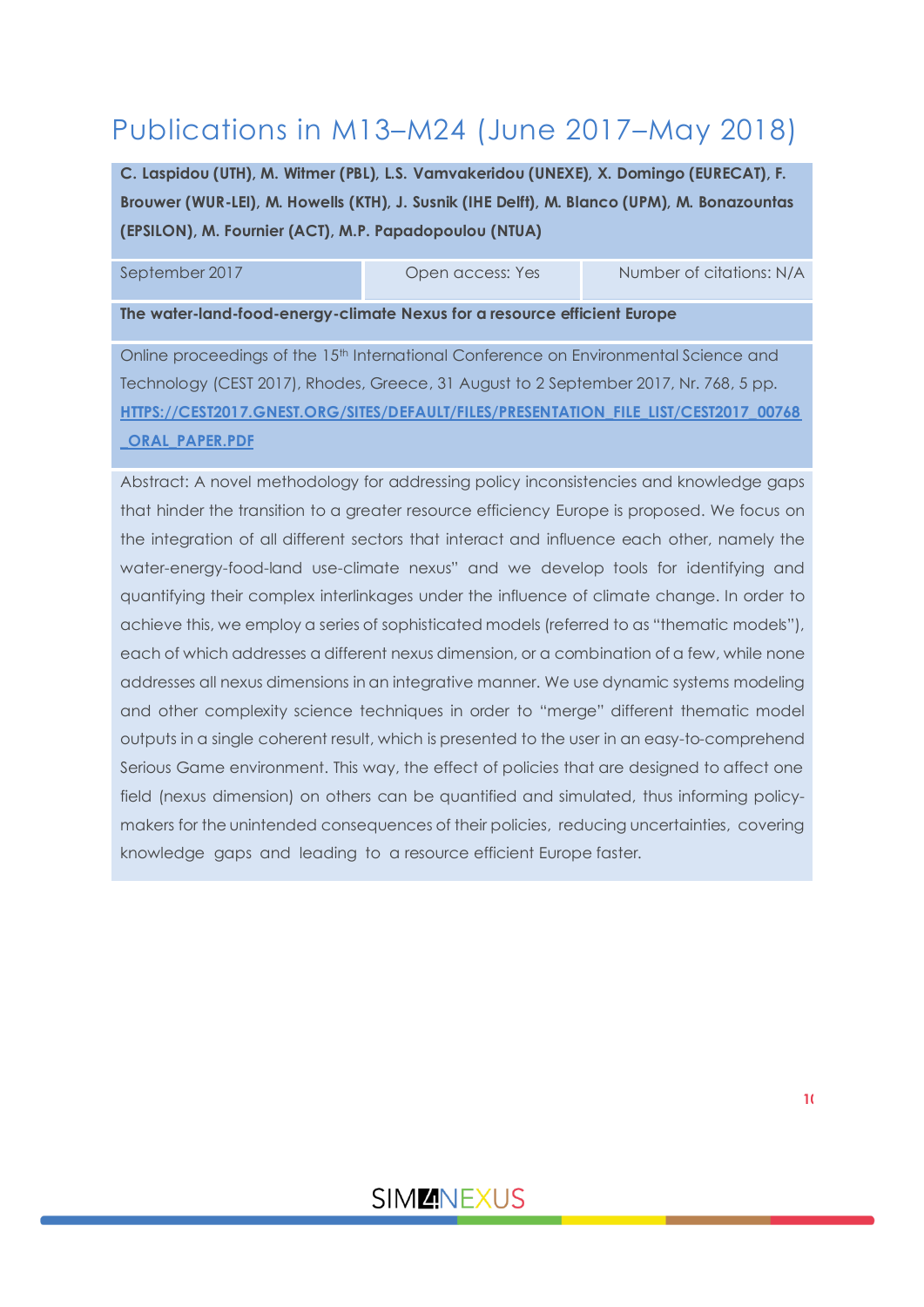**Isabelle Weindl, Benjamin Leon Bodirsky, Susanne Rolinski, Hermann Lotze-Campen, Christoph Müller, Jan Philipp Dietrich, Miodrag Stefanović, Sybill Schaphoff, Alexander Popp (All authors affiliated to PIK)**

November 2017 **Community** Open Access: No Number of citations: 4

**Livestock production and the water challenge of future food supply: Implications of agricultural management and dietary choices**

Global Environmental Change 47, 121–132 **HTTPS://DOI.ORG/10.1016/J.GLOENVCHA.2017.09.010**

Abstract: Human activities use more than half of accessible freshwater, above all for agriculture. Most approaches for reconciling water conservation with feeding a growing population focus on the cropping sector. However, livestock production is pivotal to agricultural resource use, due to its low resource-use efficiency upstream in the food supply chain. Using a global modelling approach, we quantify the current and future contribution of livestock production, under different demand- and supply-side scenarios, to the consumption of "green" precipitation water infiltrated into the soil and "blue" freshwater withdrawn from rivers, lakes and reservoirs. Currently, cropland feed production accounts for 38% of crop water consumption and grazing involves 29% of total agricultural water consumption (9990 km3 yr−1). Our analysis shows that changes in diets and livestock productivity have substantial implications for future consumption of agricultural blue water (19–36% increase compared to current levels) and green water (26–69% increase), but they can, at best, slow down trends of rising water requirements for decades to come. However, moderate productivity reductions in highly intensive livestock systems are possible without aggravating water scarcity. Productivity gains in developing regions decrease total agricultural water consumption, but lead to expansion of irrigated agriculture, due to the shift from grassland/green water to cropland/blue water resources. While the magnitude of the livestock water footprint gives cause for concern, neither dietary choices nor changes in livestock productivity will solve the water challenge of future food supply, unless accompanied by dedicated water protection policies.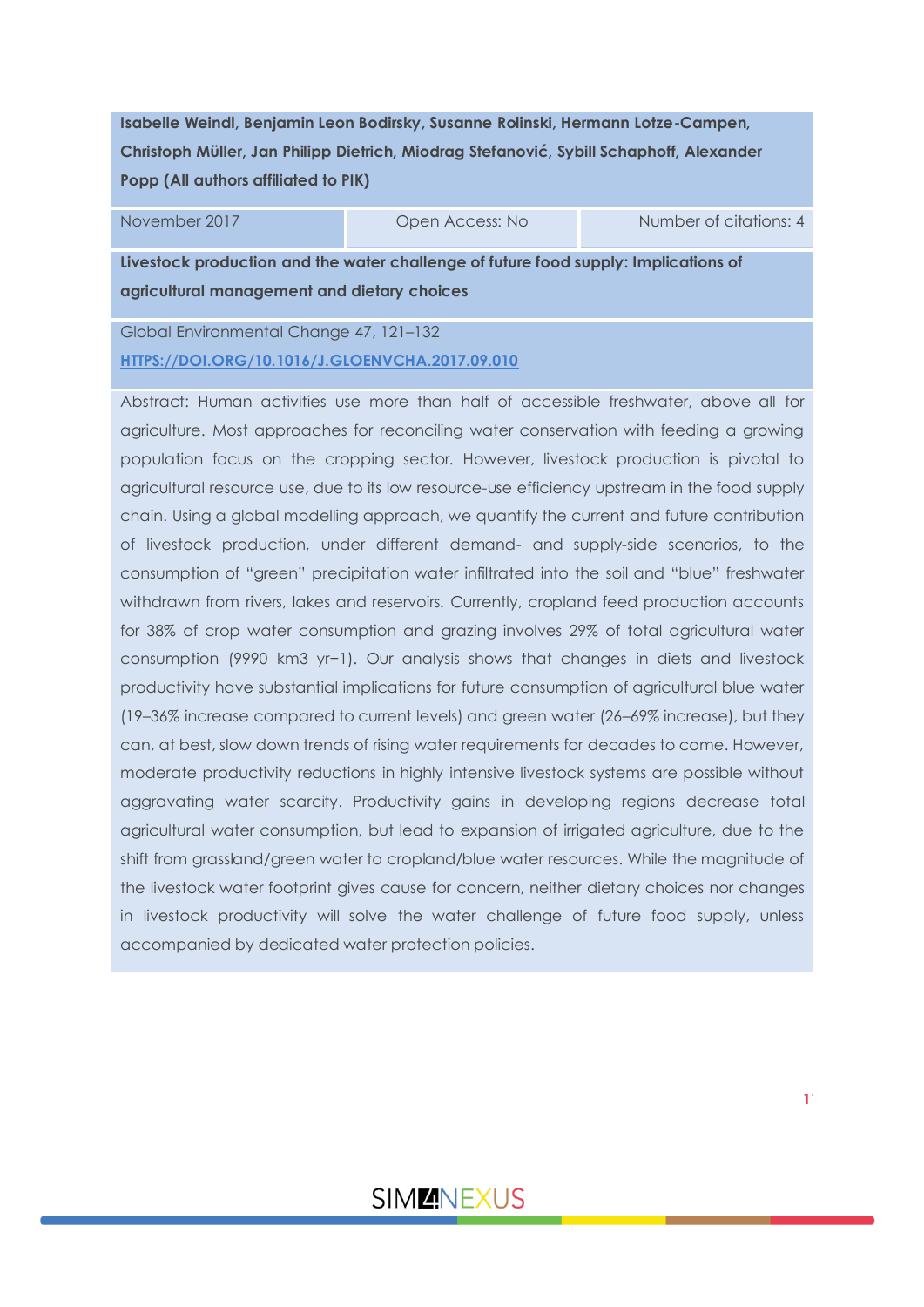**Isabelle Weindl, Alexander Popp, Benjamin Leon Bodirsky, Susanne Rolinski, Hermann Lotze-Campen, Anne Biewald, Florian Humpenöder, Jan Philipp Dietrich, Miodrag Stefanović (All authors affiliated to PIK)**

December 2017 **December 2017** Open Access: No Number of citations: 9

**Livestock and human use of land: Productivity trends and dietary choices as drivers of future land and carbon dynamics**

Global and Planetary Change 159, 1–10 **[HTTPS://DOI.ORG/10.1016/J.GLOPLACHA.2017.10.002](https://doi.org/10.1016/j.gloplacha.2017.10.002)**

Abstract: Land use change has been the primary driving force of human alteration of terrestrial ecosystems. With 80% of agricultural land dedicated to livestock production, the sector is an important lever to attenuate land requirements for food production and carbon emissions from land use change. In this study, we quantify impacts of changing human diets and livestock productivity on land dynamics and depletion of carbon stored in vegetation, litter and soils. Across all investigated productivity pathways, lower consumption of livestock products can substantially reduce deforestation (47–55%) and cumulative carbon losses (34– 57%). On the supply side, already minor productivity growth in extensive livestock production systems leads to substantial CO2 emission abatement, but the emission saving potential of productivity gains in intensive systems is limited, also involving trade-offs with soil carbon stocks. If accounting for uncertainties related to future trade restrictions, crop yields and pasture productivity, the range of projected carbon savings from changing diets increases to 23–78%. Highest abatement of carbon emissions (63–78%) can be achieved if reduced consumption of animal-based products is combined with sustained investments into productivity increases in plant production. Our analysis emphasizes the importance to integrate demand- and supply-side oriented mitigation strategies and to combine efforts in the crop and livestock sector to enable synergies for climate protection.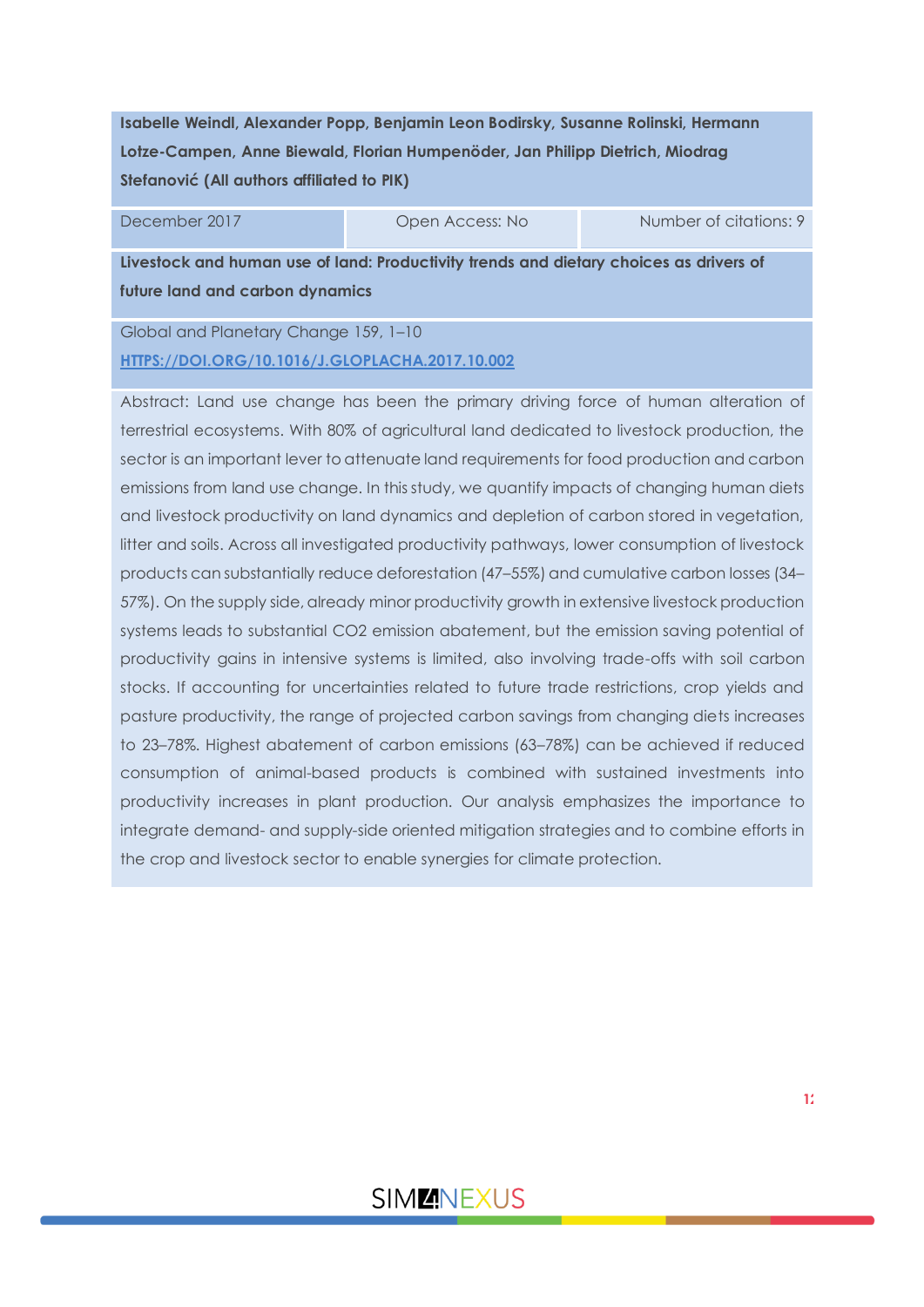### **Floor Brouwer (WUR-LEI), Georgios Avgerinopoulos (KTH), Dora Fazekas (CE), Chrysi Laspidou (UTH), Jean-Francois Mercure (RU), Hector Pollitt (CE), Eunice Pereira Ramos (KTH) Mark Howells (KTH)**

January 2018 **Developed Access: Yes Number of citations: 20** 

#### **Energy modelling and the Nexus concept**

Energy Strategy Reviews 19, 1–6 **[HTTPS://DOI.ORG/10.1016/J.ESR.2017.10.005](https://doi.org/10.1016/j.esr.2017.10.005)**

Abstract: The Nexus concept is the interconnection between the resources energy, water, food, land and climate. Such interconnections enable to address trade-offs and seek for synergies among them. Several policy areas (e.g. bio-based economy, circular economy) increasingly consider the Nexus concept. Ignoring synergies and trade-offs between energy and natural flows, can generate misleading modelling outcomes. Several modelling tools are available to address energy and the Nexus. Based on six such models, this paper aims to support the design and testing of coherent strategies for sustainable development. Model improvements would be achieved by comparing model outcomes and including a common baseline.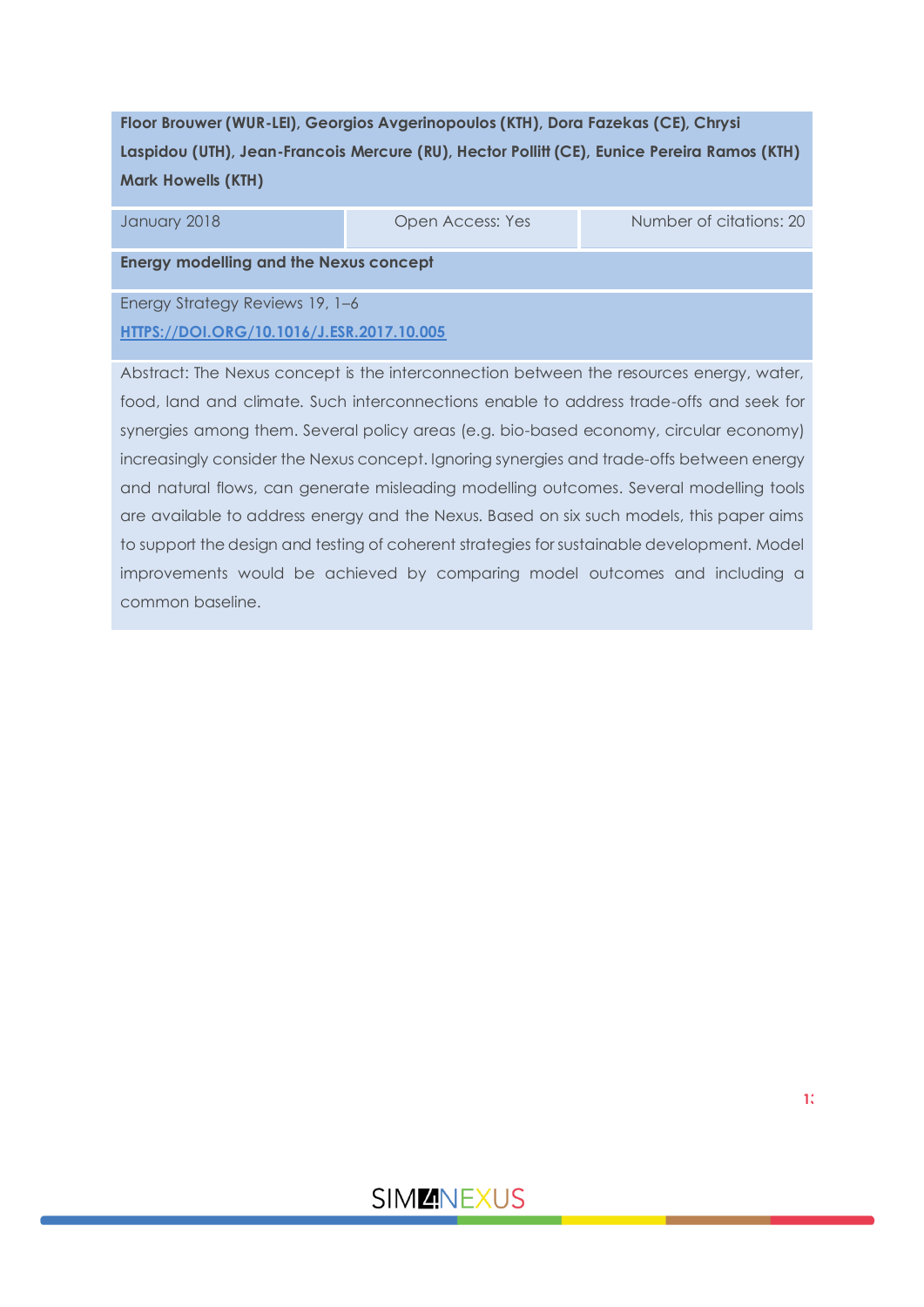Anders Arvesen, **Gunnar Luderer (PIK), Michaja Pehl (PIK), Benjamin Leon Bodirsky (PIK),** Edgar G. Hertwich

January 2018 Open Access: No Number of citations: 19

**Deriving life cycle assessment coefficients for application in integrated assessment modelling**

Environmental Modelling & Software 99, 111–125 https://doi.org/10.1016/j.envsoft.2017.09.010

Abstract: The fields of life cycle assessment (LCA) and integrated assessment (IA) modelling today have similar interests in assessing macro-level transformation pathways with a broad view of environmental concerns. Prevailing IA models lack a life cycle perspective, while LCA has traditionally been static- and micro-oriented. We develop a general method for deriving coefficients from detailed, bottom-up LCA suitable for application in IA models, thus allowing IA analysts to explore the life cycle impacts of technology and scenario alternatives. The method decomposes LCA coefficients into life cycle phases and energy carrier use by industries, thus facilitating attribution of life cycle effects to appropriate years, and consistent and comprehensive use of IA model-specific scenario data when the LCA coefficients are applied in IA scenario modelling. We demonstrate the application of the method for global electricity supply to 2050 and provide numerical results (as supplementary material) for future use by IA analysts.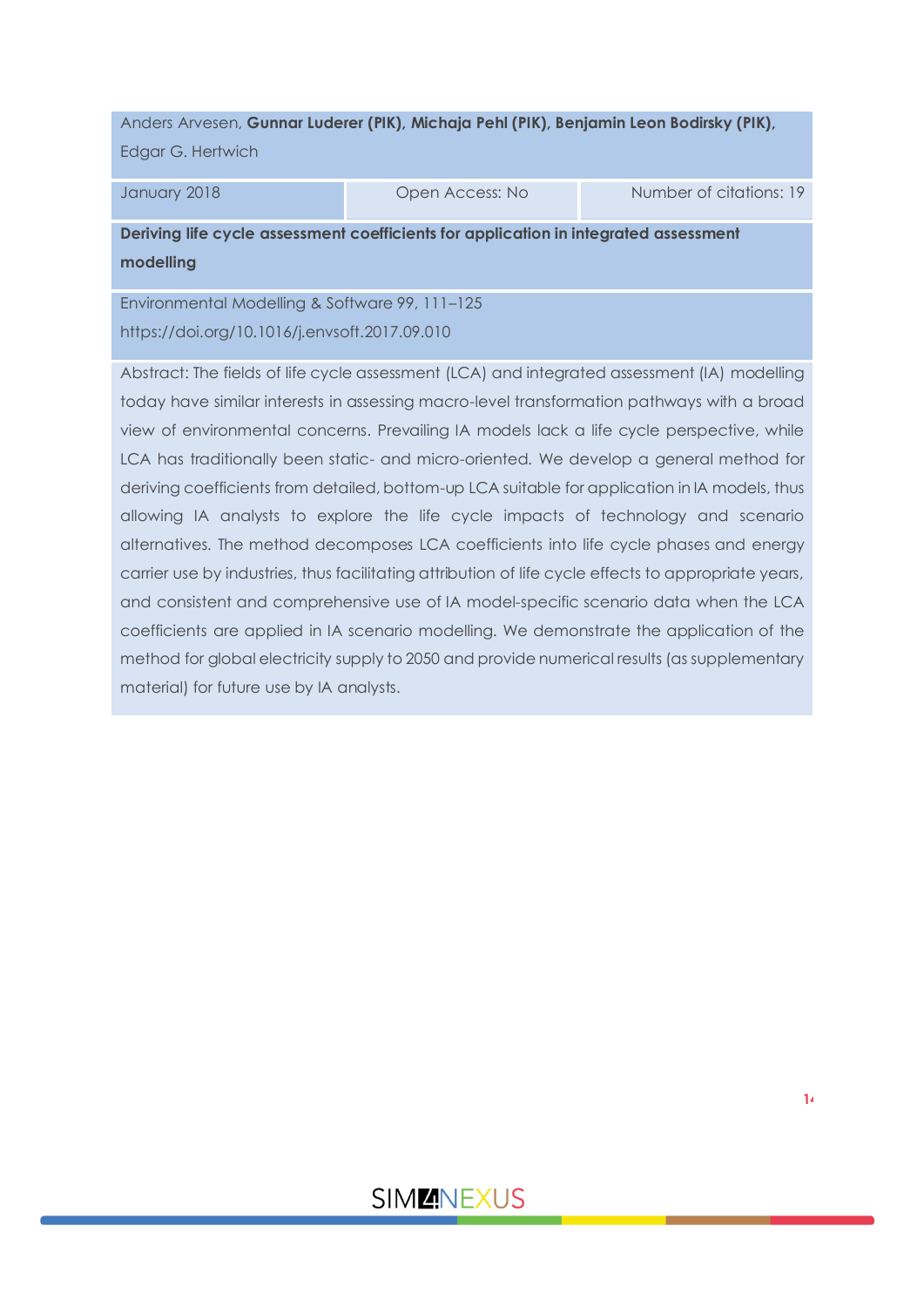**Florian Humpenöder, Alexander Popp, Benjamin Leon Bodirsky, Isabelle Weindl, Anne Biewald, Hermann Lotze-Campen, Jan Philipp Dietrich, David Klein, Ulrich Kreidenweis, Christoph Müller, Susanne Rolinski and Miodrag Stevanovic (All authors affiliated to PIK)**

February 2018 **Community** Copen Access: Yes Number of citations: 12

**Large-scale bioenergy production: how to resolve sustainability trade-offs?**

Environmental Research Letters 13, 024011 (15 pp) **[HTTPS://DOI.ORG/10.1088/1748-9326/AA9E3B](https://doi.org/10.1088/1748-9326/aa9e3b)**

Abstract: Large-scale 2nd generation bioenergy deployment is a key element of 1.5°C and 2°C transformation pathways. However, large-scale bioenergy production might have negative sustainability implications and thus may conflict with the Sustainable Development Goal (SDG) agenda. Here, we carry out a multi-criteria sustainability assessment of largescale bioenergy crop production throughout the 21st century (300 EJ in 2100) using a global land-use model. Our analysis indicates that large-scale bioenergy production without complementary measures results in negative effects on the following sustainability indicators: deforestation, CO2 emissions from land-use change, nitrogen losses, unsustainable water withdrawals and food prices. One of our main findings is that singlesector environmental protection measures next to large-scale bioenergy production are prone to involve trade-offs among these sustainability indicators—at least in the absence of more efficient land or water resource use. For instance, if bioenergy production is accompanied by forest protection, deforestation and associated emissions (SDGs 13 and 15) decline substantially whereas food prices (SDG 2) increase. However, our study also shows that this trade-off strongly depends on the development of future food demand. In contrast to environmental protection measures, we find that agricultural intensification lowers some side-effects of bioenergy production substantially (SDGs 13 and 15) without generating new trade-offs—at least among the sustainability indicators considered here. Moreover, our results indicate that a combination of forest and water protection schemes, improved fertilization efficiency, and agricultural intensification would reduce the sideeffects of bioenergy production most comprehensively. However, although our study includes more sustainability indicators than previous studies on bioenergy side-effects, our study represents only a small subset of all indicators relevant for the SDG agenda. Based on this, we argue that the development of policies for regulating externalities of large-scale bioenergy production should rely on broad sustainability assessments to discover potential trade-offs with the SDG agenda before implementation.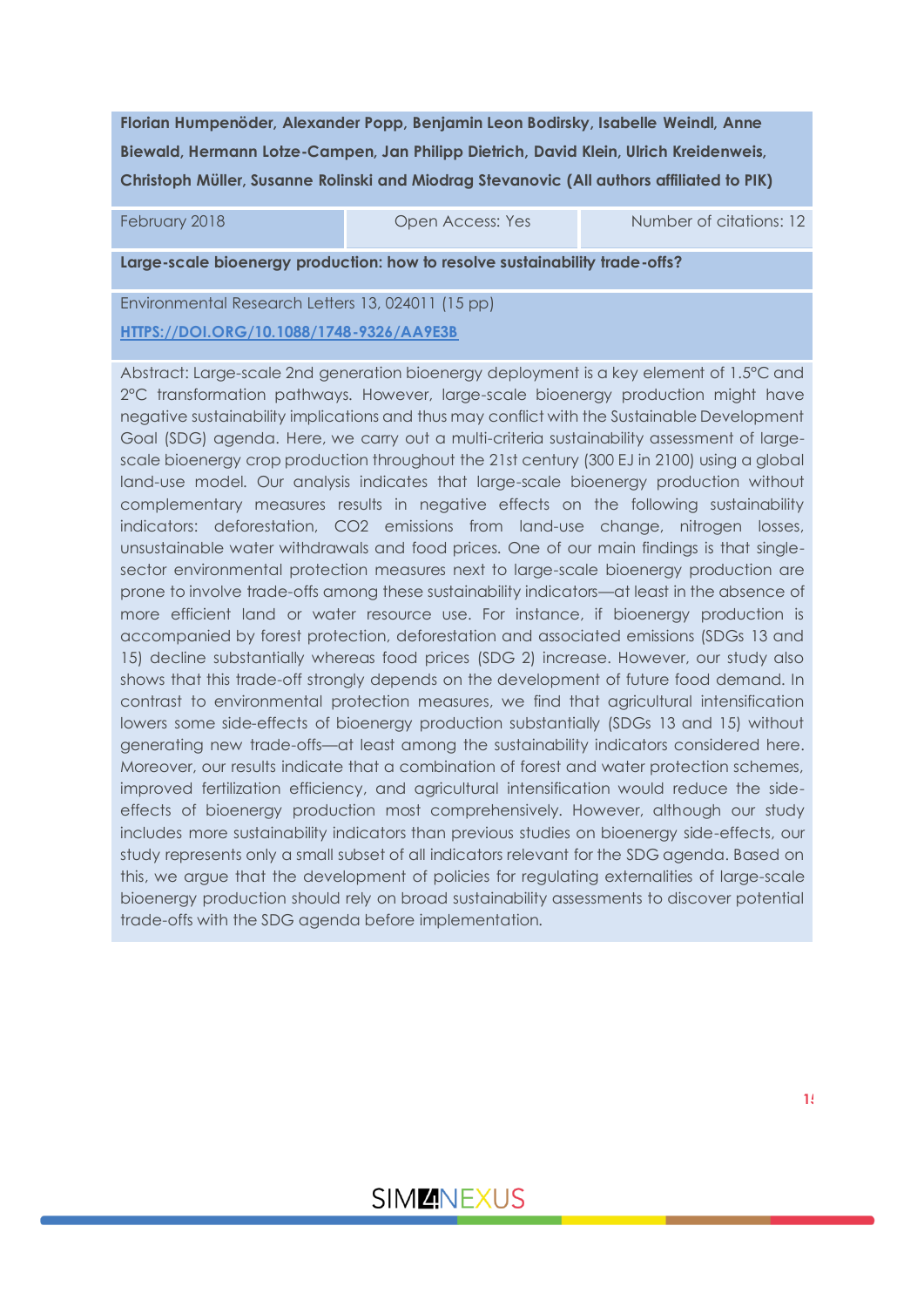**Janez Sušnik (IHE Delft), Chengzi Chew (DHI), Xavier Domingo (EURECAT), Simone Mereu (UNISS), Antonio Trabucco (UNISS), Barry Evans (UNEXE), Lydia Vamvakeridou-Lyroudia (UNEXE), Dragan A. Savić (UNEXE), Chrysi Laspidou (UTH), Floor Brouwer (WUR-LEI)**

February 2018 **Community Community Community** Open Access: Yes Number of citations: 18

**Multi-Stakeholder Development of a Serious Game to Explore the Water-Energy-Food-Land-Climate Nexus: The SIM4NEXUS Approach**

Water 10 (2) 139 (21 pp) **[HTTPS://DOI.ORG/10.3390/W10020139](https://doi.org/10.3390/w10020139)**

Abstract: Water, energy, food, land and climate form a tightly-connected nexus in which actions on one sector impact other sectors, creating feedbacks and unanticipated consequences. This is especially because at present, much scientific research and many policies are constrained to single discipline/sector silos that are often not interacting (e.g., water-related research/policy). However, experimenting with the interaction and determining how a change in one sector could impact another may require unreasonable time frames, be very difficult in practice and may be potentially dangerous, triggering any one of a number of unanticipated side-effects. Current modelling often neglects knowledge from practice. Therefore, a safe environment is required to test the potential cross-sectoral implications of policy decisions in one sector on other sectors. Serious games offer such an environment by creating realistic 'simulations', where long-term impacts of policies may be tested and rated. This paper describes how the ongoing (2016–2020) Horizon2020 project SIM4NEXUS will develop serious games investigating potential plausible cross-nexus implications and synergies due to policy interventions for 12 multi-scale case studies ranging from regional to global. What sets these games apart is that stakeholders and partners are involved in all aspects of the modelling definition and process, from case study conceptualisation, quantitative model development including the implementation and validation of each serious game. Learning from playing a serious game is justified by adopting a proof-of-concept for a specific regional case study in Sardinia (Italy). The value of multi-stakeholder involvement is demonstrated, and critical lessons learned for serious game development in general are presented.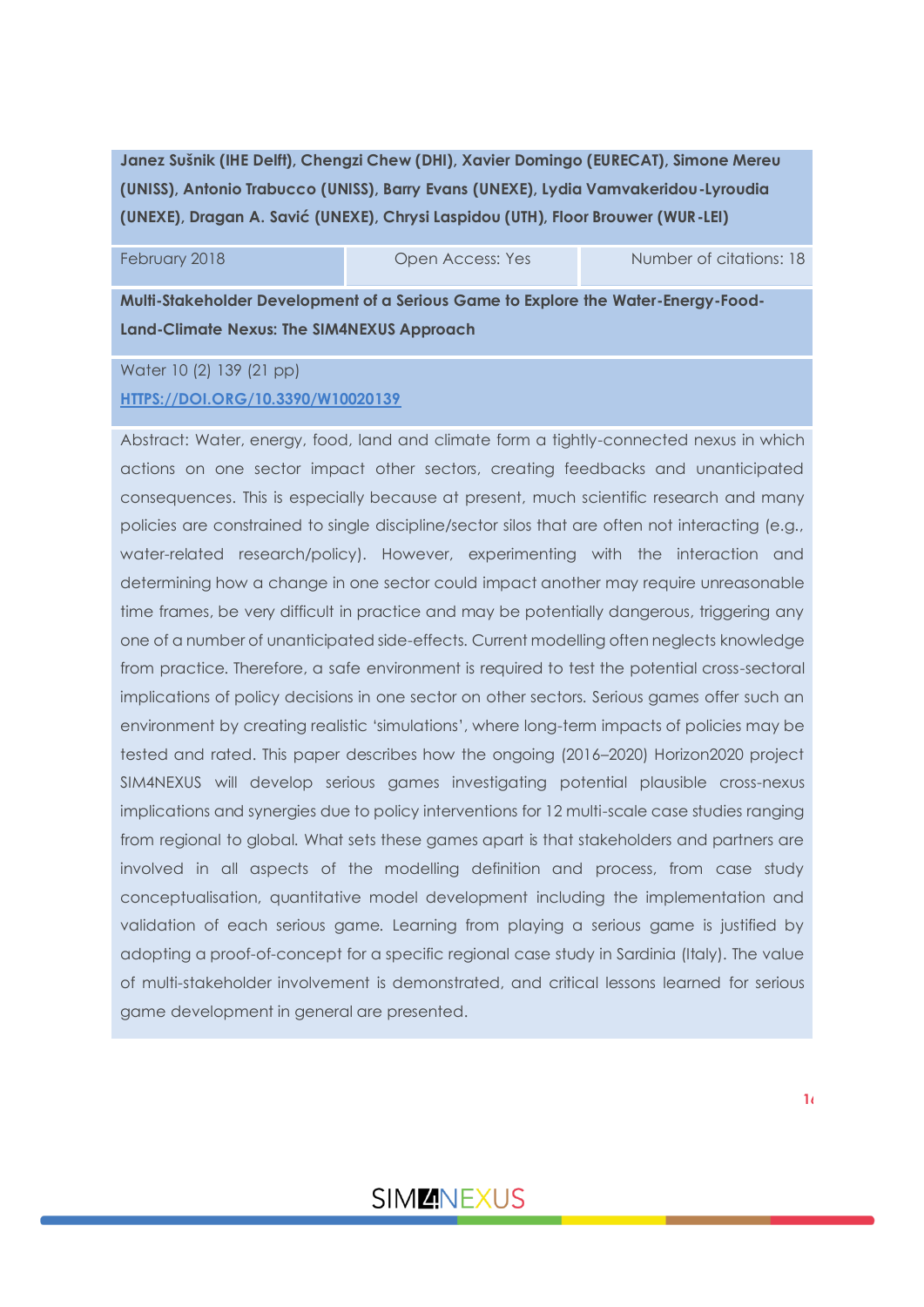### **Sara Masia (IHE Delft), Janez Sušnik (IHE Delft), Serena Marras (UNISS), Simone Mereu (UNISS), Donatella Spano (UNISS), Antonio Trabucco (UNISS)**

February 2018 **Community** Copen Access: Yes Number of citations: 4

**Assessment of Irrigated Agriculture Vulnerability under Climate Change in Southern Italy**

Water 10 (2) 209 (19 pp) https://doi.org/10.3390/w10020209

Abstract: Climate change in Mediterranean countries is anticipated to have a strong impact on water availability by exacerbating drought conditions and water scarcity. In this context, efficient irrigation practices are becoming essential for sustaining crop production. This work assesses vulnerability of irrigated agriculture for six irrigation districts and their associated reservoirs in Mediterranean areas across Italy under climate change (1976–2005 versus 2036– 2065; RCP 4.5 and 8.5), evaluating changes in irrigation requirements, evaporation from reservoirs, and the availability of freshwater supplies. Irrigation requirements are estimated through a crop water model (SIMETAW\_R) integrated into a GIS platform, while inflows to reservoirs are hydrologically modelled as partitioning of precipitation contributing to runoff. Results are aggregated into indicators that show the general decreasing resilience and increasing vulnerability of irrigated agriculture under climate change conditions in each case study. The highest percentage of allowable water losses for irrigation is estimated in the Cuga-Alto Temo system, during the prolonged drought period, to be able to satisfy irrigation demand for less than a year. Climate change may only partially affect irrigation in resilient systems, in which storage capacity and the water level entering into the reservoir are considerably higher than the water distribution volumes.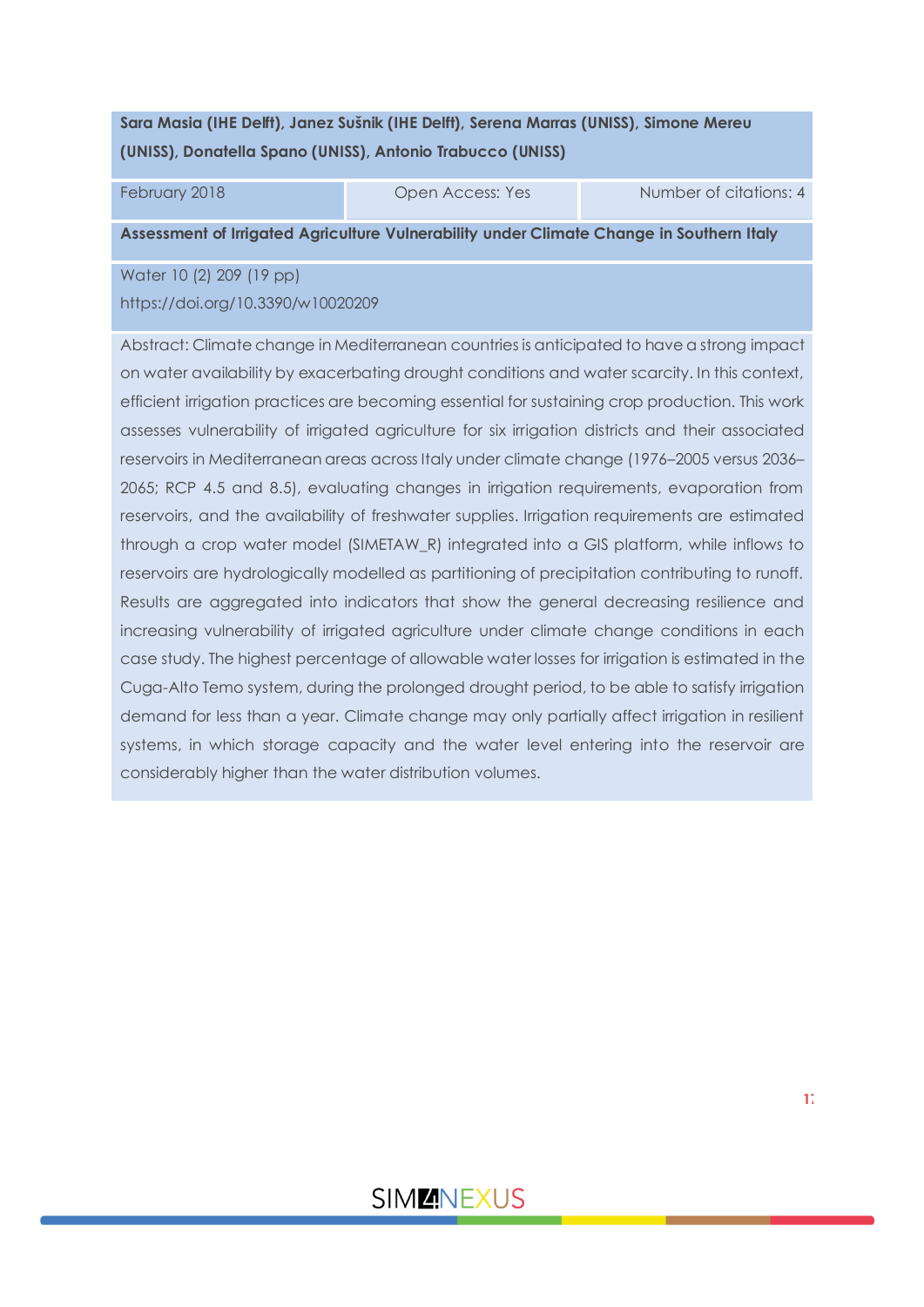**Jean-Francois Mercure (RU, CE), Hector Pollitt (CE),** Neil R. Edwards, Philip B. Holden, **Unnada Chewpreecha (CE),** Pablo Salas, Aileen Lam, **Florian Knobloch (RU),** Jorge E. Vinuales

April 2018 **Open Access: Yes Number of citations: 20** 

**Environmental impact assessment for climate change policy with the simulation-based integrated assessment model E3ME-FTT-GENIE**

Energy Strategy Reviews 20, 195–208 https://doi.org/10.1016/j.esr.2018.03.003

Abstract: A high degree of consensus exists in the climate sciences over the role that human interference with the atmosphere is playing in changing the climate. Following the Paris Agreement, a similar consensus exists in the policy community over the urgency of policy solutions to the climate problem. The context for climate policy is thus moving from agenda setting, which has now been mostly established, to impact assessment, in which we identify policy pathways to implement the Paris Agreement. Most integrated assessment models currently used to address the economic and technical feasibility of avoiding climate change are based on engineering perspectives with a normative systems optimisation philosophy, suitable for agenda setting, but unsuitable to assess the socio-economic impacts of realistic baskets of climate policies. Here, we introduce a fully descriptive, simulation-based integrated assessment model designed specifically to assess policies, formed by the combination of (1) a highly disaggregated macro-econometric simulation of the global economy based on time series regressions (E3ME), (2) a family of bottom-up evolutionary simulations of technology diffusion based on cross-sectional discrete choice models (FTT), and (3) a carbon cycle and atmosphere circulation model of intermediate complexity (GENIE). We use this combined model to create a detailed global and sectoral policy map and scenario that sets the economy on a pathway that achieves the goals of the Paris Agreement with >66% probability of not exceeding 2 °C of global warming. We propose a blueprint for a new role for integrated assessment models in this upcoming policy assessment context.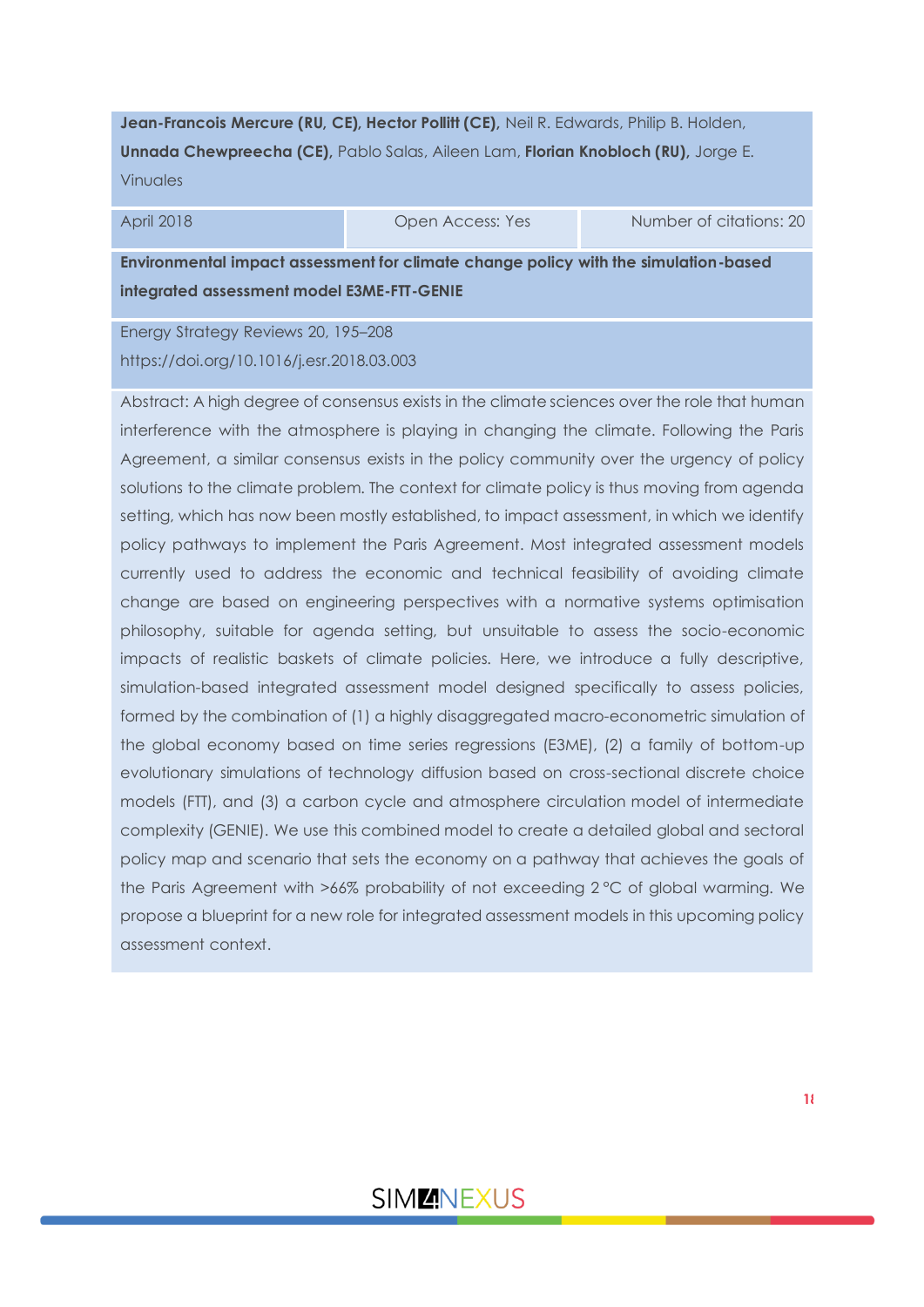#### **Nikolaos Mellios (UTH), Jason F. L. Koopman (WUR-LEI), Chrysi Laspidou (UTH)**

May 2018 **Communist Communist Communist Communist Communist Communist Communist Communist Communist Communist Communist Communist Communist Communist Communist Communist Communist Communist Communist Communist Communist Co** 

**Virtual Crop Water Export Analysis: The Case of Greece at River Basin District Level**

Geosciences 8 (5) 161 (15 pp)

https://doi.org/10.3390/geosciences8050161

Abstract: An analysis of virtual crop water export through international trade is conducted for Greece, downscaled to the River Basin District (RBD) level, in order to identify critical "hotspots" of localized water shortage in the country. A computable general equilibrium model (MAGNET) was used to obtain the export shares of crops and associated irrigation water was calculated for all major crops in Greece. A distinction between virtual crop water locally consumed and traded internationally was made for all Greek RBDs. Cotton was identified as a large water consumer and virtual water exporter, while GR08 and GR10 were identified as the RBDs mostly impacted. The value of virtual water exported was calculated for all crop types and fruits and vegetables were identified as the crop most beneficial, since they consume the least water for the obtained value.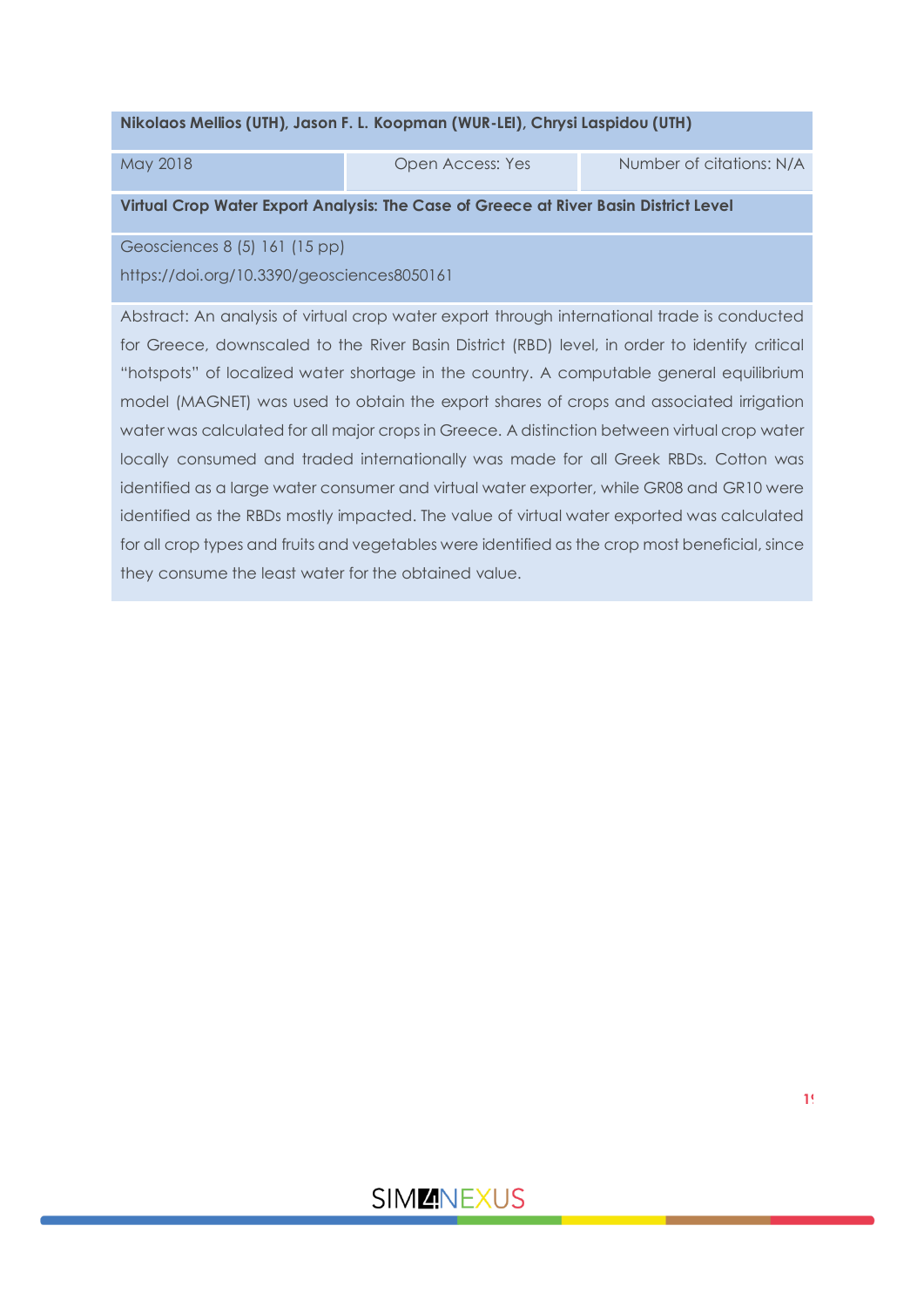#### **Pilar Martinez, Maria Blanco, Bente Castro-Campos (All authors affiliated to UPM)**

May 2018 **Communist Communist Communist Communist Communist Communist Communist Communist Communist Communist Communist Communist Communist Communist Communist Communist Communist Communist Communist Communist Communist Co** 

**The Water–Energy–Food Nexus: A Fuzzy-Cognitive Mapping Approach to Support Nexus-Compliant Policies in Andalusia (Spain)**

Water 10 (5) 664 (17 pp) https://doi.org/10.3390/w10050664

Abstract: Water, energy and food are essential resources for economic development and social well-being. Framing integrated policies that improve their efficient use requires understanding the interdependencies in the water–energy–food (WEF) nexus. Stakeholder involvement in this process is crucial to represent multiple perspectives, ensure political legitimacy and promote dialogue. In this research, we develop and apply a participatory modelling approach to identify the main interlinkages within the WEF nexus in Andalusia, as a starting point to developing a system dynamic model at a later stage. The application of fuzzy cognitive mapping enabled us to gain knowledge on the WEF nexus according to opinions from 14 decision-makers, as well as contributing to raising awareness and building consensus among stakeholders. Results show that climate change and water availability are key drivers in the WEF nexus in Andalusia. Other variables with significant interlinkages within the WEF nexus are food production, irrigated agriculture, energy cost, socio-economic factors, irrigation water use, environmental conservation, and farm performance indicators. The scenario analysis reveals the interdependencies among nexus sectors and the existence of unanticipated effects when changing variables in the system, which need to be considered to design integrated policies.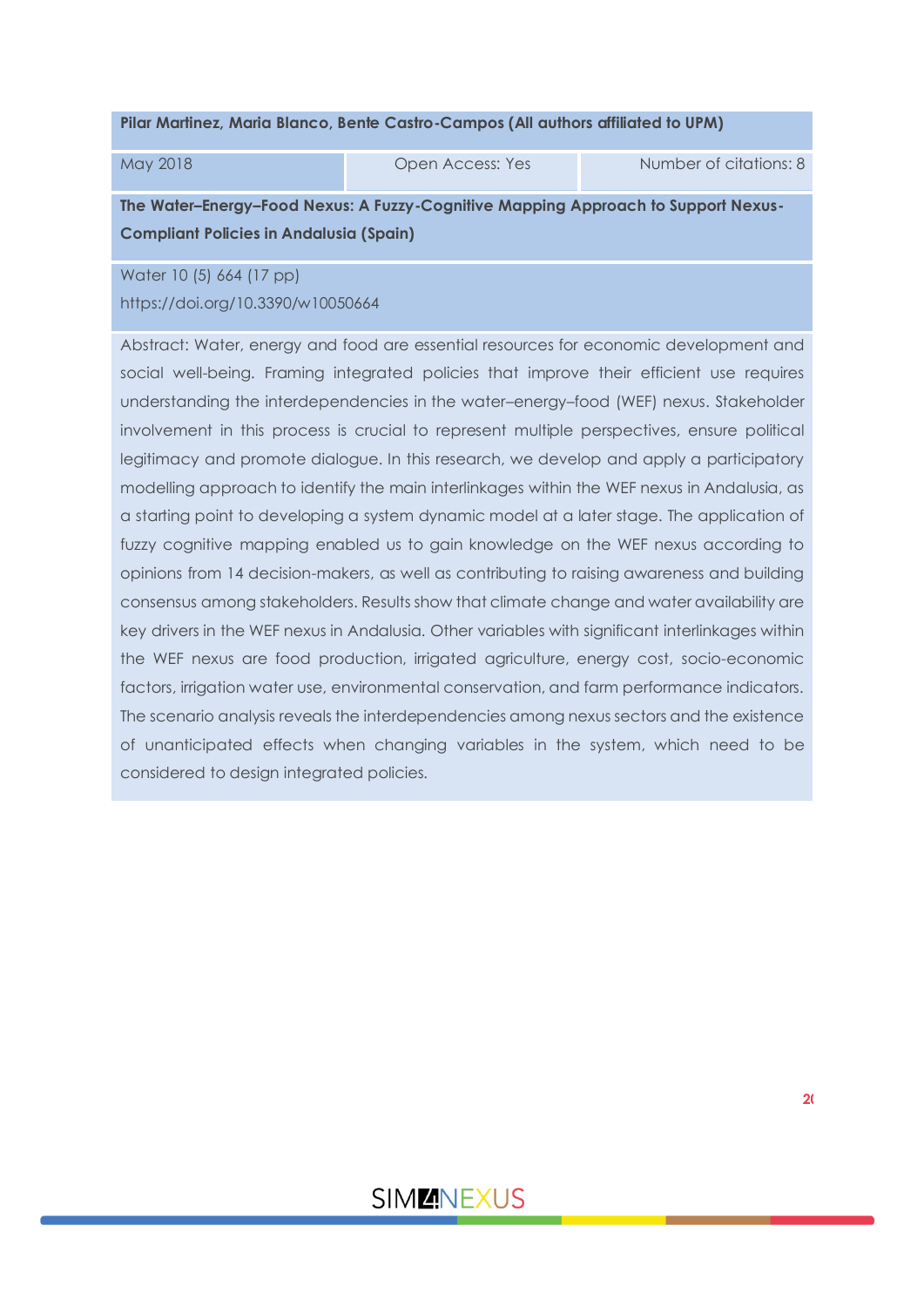## <span id="page-20-0"></span>Publications in M25–M36 (June 2018–May 2019)

|                                                                   | Janez Sušnik                                                                                  |                                                                                                  |                        |  |  |  |  |
|-------------------------------------------------------------------|-----------------------------------------------------------------------------------------------|--------------------------------------------------------------------------------------------------|------------------------|--|--|--|--|
| <b>June 2018</b>                                                  |                                                                                               | Open Access: Yes                                                                                 | Number of citations: 9 |  |  |  |  |
| Data-driven quantification of the global water-energy-food system |                                                                                               |                                                                                                  |                        |  |  |  |  |
|                                                                   | Resources, Conservation and Recycling 133, 179-190                                            |                                                                                                  |                        |  |  |  |  |
|                                                                   | https://doi.org/10.1016/j.resconrec.2018.02.023                                               |                                                                                                  |                        |  |  |  |  |
|                                                                   |                                                                                               | Abstract: There is increasing interest in the global water-energy-food (WEF) system and          |                        |  |  |  |  |
|                                                                   |                                                                                               | potential system trajectories, especially considering growing concerns over resource             |                        |  |  |  |  |
|                                                                   |                                                                                               | exploitation and sustainability. Previous studies investigating different aspects of this system |                        |  |  |  |  |
|                                                                   | have a number of shortcomings, meaning it is difficult to identify system-wide tradeoffs, and |                                                                                                  |                        |  |  |  |  |
|                                                                   | makes comparison difficult. A global analysis of the WEF system linked to gross domestic      |                                                                                                  |                        |  |  |  |  |
|                                                                   | product (GDP) growth is presented, integrating the four sectors into a coherent analysis and  |                                                                                                  |                        |  |  |  |  |
|                                                                   |                                                                                               | modelling framework. GDP was included as previous related work demonstrates a link               |                        |  |  |  |  |
|                                                                   | between GDP and each WEF sector. A system dynamics modelling approach quantifies              |                                                                                                  |                        |  |  |  |  |
|                                                                   |                                                                                               | previously qualitative descriptions of the global WEF-GDP system, while a Monte-Carlo            |                        |  |  |  |  |
|                                                                   | sampling approach is adopted to characterise national-level variability in resource use.      |                                                                                                  |                        |  |  |  |  |
|                                                                   | Correlative and causal analysis show links of varying strength between sectors. For example,  |                                                                                                  |                        |  |  |  |  |
|                                                                   | the GDP-electricity consumption sectors are strongly correlated while food production and     |                                                                                                  |                        |  |  |  |  |
|                                                                   | electricity consumption are weakly correlated. Causal analysis reveals that 'correlation does |                                                                                                  |                        |  |  |  |  |
|                                                                   | not imply causation'. There are noticeable asymmetries in causality between certain           |                                                                                                  |                        |  |  |  |  |
|                                                                   |                                                                                               | sectors. Historical WEF-GDP values are well recreated. Future scenarios were assessed using      |                        |  |  |  |  |

seven GDP growth estimates to 2100. Water withdrawals in 2100 and food production in 2050 are close to other estimations. Results suggest that humanity risks exceeding the 'safe operating space' for water withdrawal. Reducing water withdrawal while maintaining or increasing food production is critical, and should be decoupled from economic growth. This work provides a quantitative modelling framework to previously qualitative descriptions of the WEF-GDP system, offering a platform on which to build.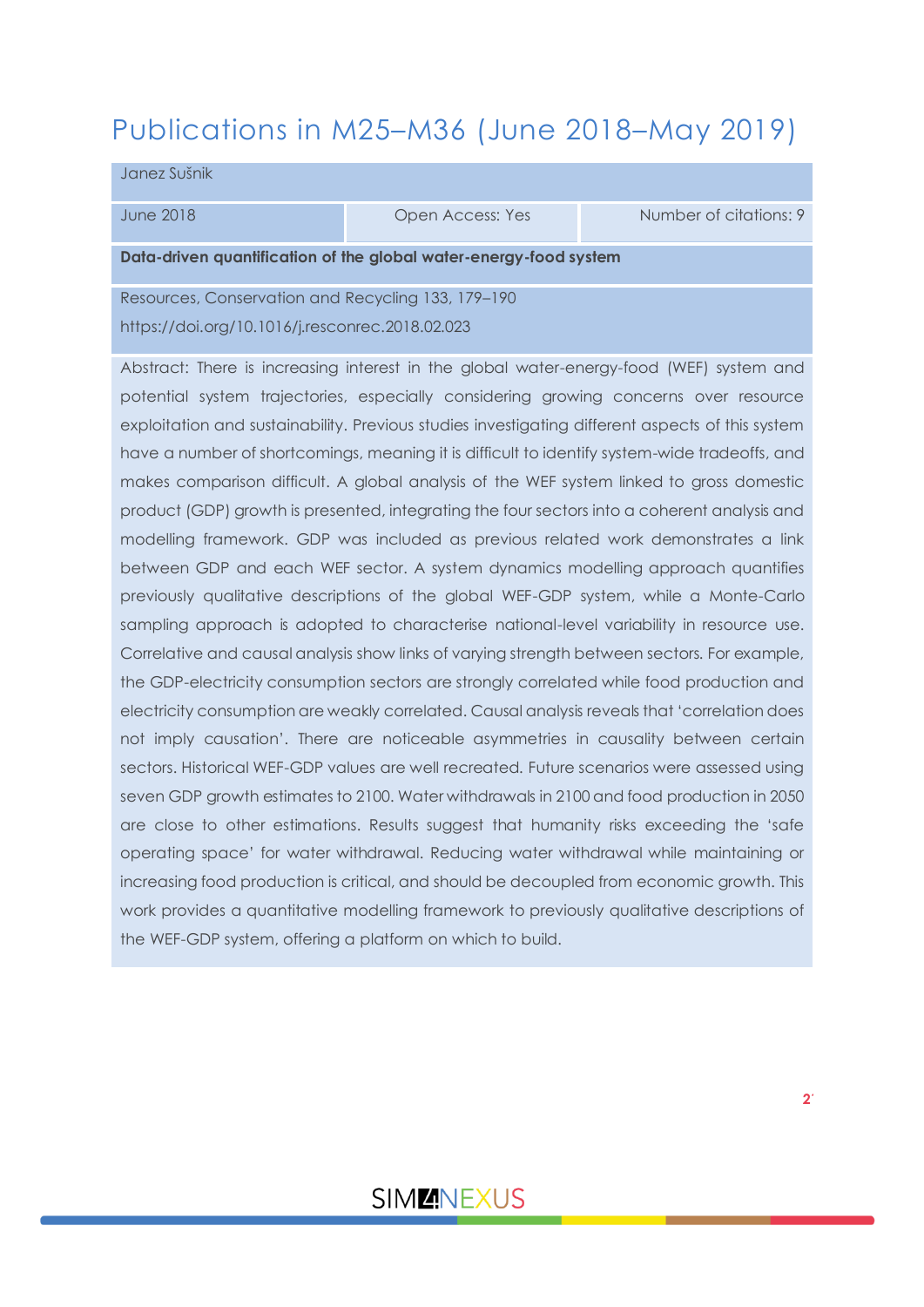Ilje Pikaar, Silvio Matassa, **Benjamin L. Bodirsky (PIK), Isabelle Weindl (PIK), Florian Humpenöder (PIK),** Korneel Rabaey, Nico Boon, Michele Bruschi, Zhiguo Yuan, Hannah van Zanten, Mario Herrero, Willy Verstraete, **Alexander Popp (PIK)**

June 2018 Open Access: No Number of citations: 10

**Decoupling Livestock from Land Use through Industrial Feed Production Pathways**

Environmental Science and Technology 52 (13) 7351–7359 https://doi.org/10.1021/acs.est.8b00216

Abstract: One of the main challenges for the 21st century is to balance the increasing demand for high-quality proteins while mitigating environmental impacts. In particular, cropland-based production of protein-rich animal feed for livestock rearing results in largescale agricultural land-expansion, nitrogen pollution, and greenhouse gas emissions. Here we propose and analyze the long-term potential of alternative animal feed supply routes based on industrial production of microbial proteins (MP). Our analysis reveals that by 2050, MP can replace, depending on socio-economic development and MP production pathways, between 10–19% of conventional crop-based animal feed protein demand. As a result, global cropland area, global nitrogen losses from croplands and agricultural greenhouse gas emissions can be decreased by 6% (0–13%), 8% (−3–8%), and 7% (−6–9%), respectively. Interestingly, the technology to industrially produce MP at competitive costs is directly accessible for implementation and has the potential to cause a major structural change in the agro-food system.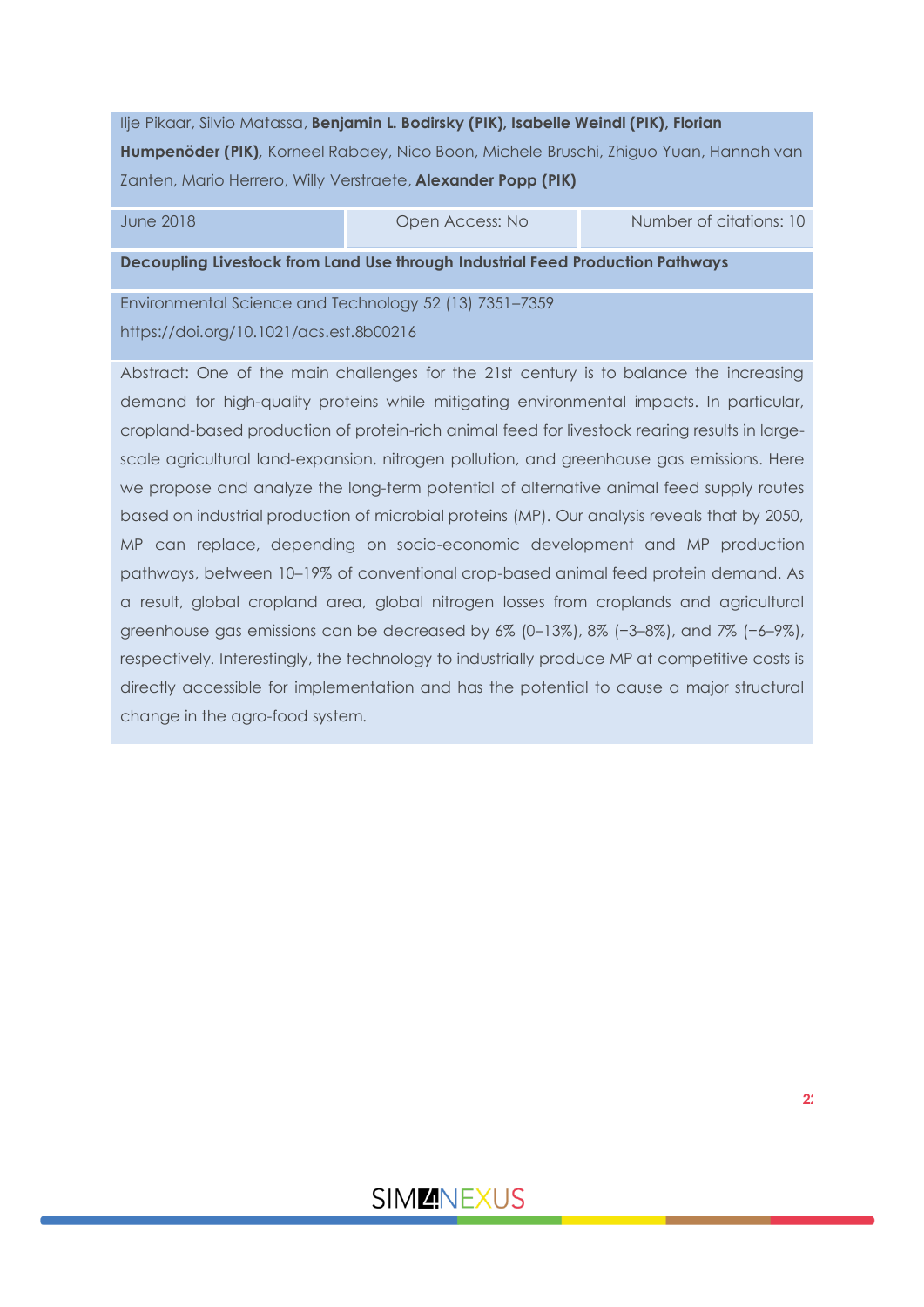Tomoko Hasegawa, Shinichiro Fujimori, Petr Havlík, Hugo Valin, **Benjamin Leon Bodirsky (PIK), Jonathan C. Doelman (PBL),** Thomas Fellmann, Page Kyle, **Jason F. L. Koopman (WUR-LEI), Hermann Lotze-Campen (PIK),** Daniel Mason-D'croz, Yuki Ochi, Ignacio Pérez Domínguez, **Elke Stehfest (PBL),** Timothy B. Sulser, **Andrzej Tabeau (WUR-LEI),** Kiyoshi Takahashi, Jun'ya Takakura, **Hans Van Meijl (WUR-LEI), Willem-Jan van Zeist (PBL),** Keith Wiebe, Peter Witzke

July 2018 Open Access: Yes Number of citations: 35

**Risk of increased food insecurity under stringent global climate change mitigation policy**

Nature Climate Change 8, 699–703 **[HTTPS://DOI.ORG/10.1038/S41558-018-0230-X](https://doi.org/10.1038/s41558-018-0230-x)**

Abstract: Food insecurity can be directly exacerbated by climate change due to cropproduction-related impacts of warmer and drier conditions that are expected in important agricultural regions. However, efforts to mitigate climate change through comprehensive, economy-wide GHG emissions reductions may also negatively affect food security, due to indirect impacts on prices and supplies of key agricultural commodities. Here we conduct a multiple model assessment on the combined effects of climate change and climate mitigation efforts on agricultural commodity prices, dietary energy availability and the population at risk of hunger. A robust finding is that by 2050, stringent climate mitigation policy, if implemented evenly across all sectors and regions, would have a greater negative impact on global hunger and food consumption than the direct impacts of climate change. The negative impacts would be most prevalent in vulnerable, low-income regions such as sub-Saharan Africa and South Asia, where food security problems are already acute.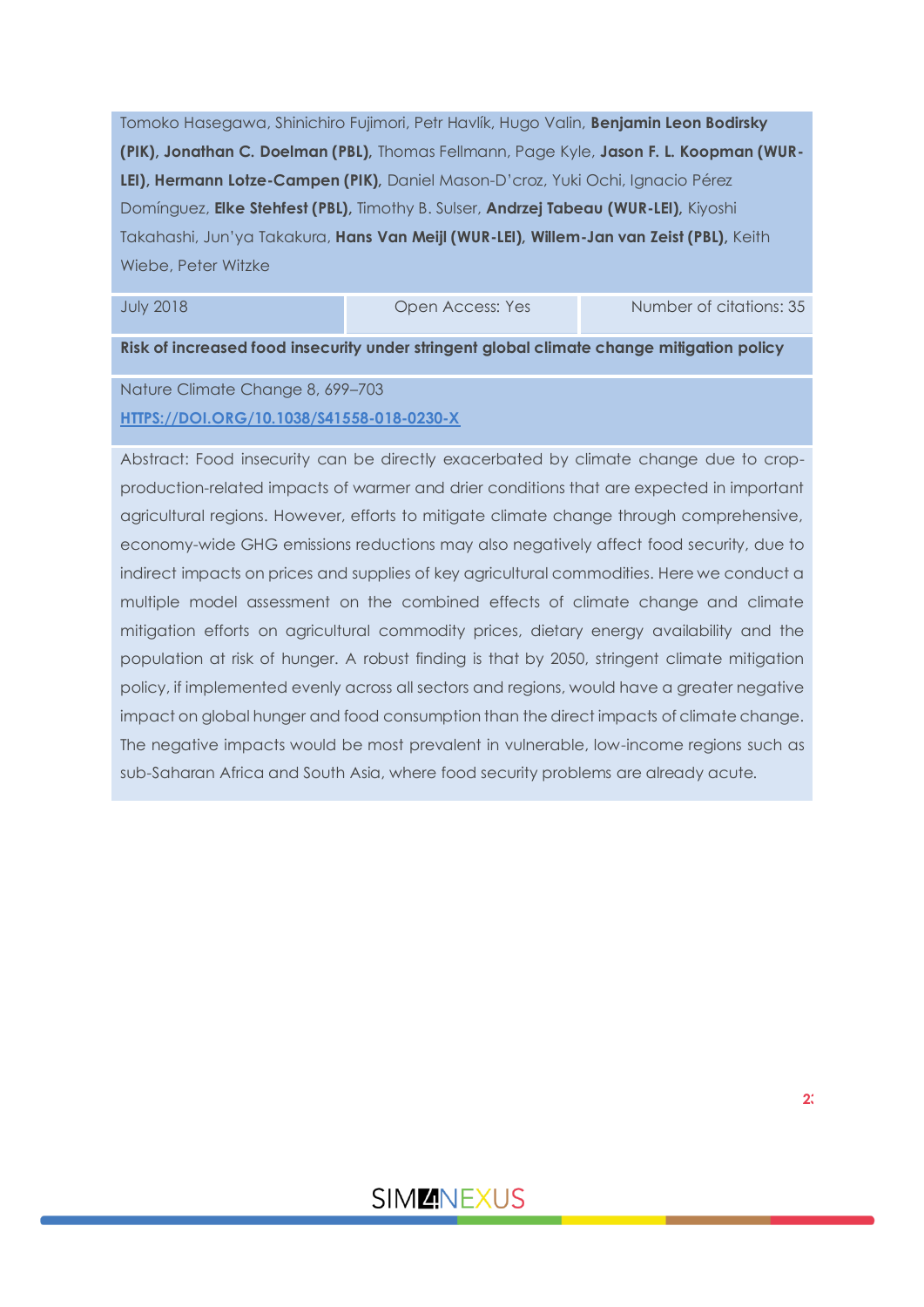#### **Chrysi S. Laspidou (UTH), Dimitrios, T. Kofinas (UTH), Nikolaos K. Mellios (UTH), Maria Witmer (PBL)**

August 2018 **Communist Communist Communist Communist Communist Communist Communist Communist Communist Communist Communist Communist Communist Communist Communist Communist Communist Communist Communist Communist Communist** 

**Modelling the Water-Energy-Food-Land Use-Climate Nexus: The Nexus Tree Approach**

Proceedings 2 (11) 617 (7 pp)

https://doi.org/10.3390/proceedings2110617

Abstract: The United Nations Food and Agriculture Organization (FAO) has established the Water-Energy-Food Nexus, implying that the three commodities are inextricably linked forming a complex system of interrelations. Perceiving water, energy and food as a system variable with dependencies rather than a singularity suggests an approach of a more holistic view that can offer a sustainable plan for managing resources. In this article, the already established three-way Nexus is expanded to include two more dimensions, namely land use and climate and a framework for modelling the interlinkages among these dimensions is presented.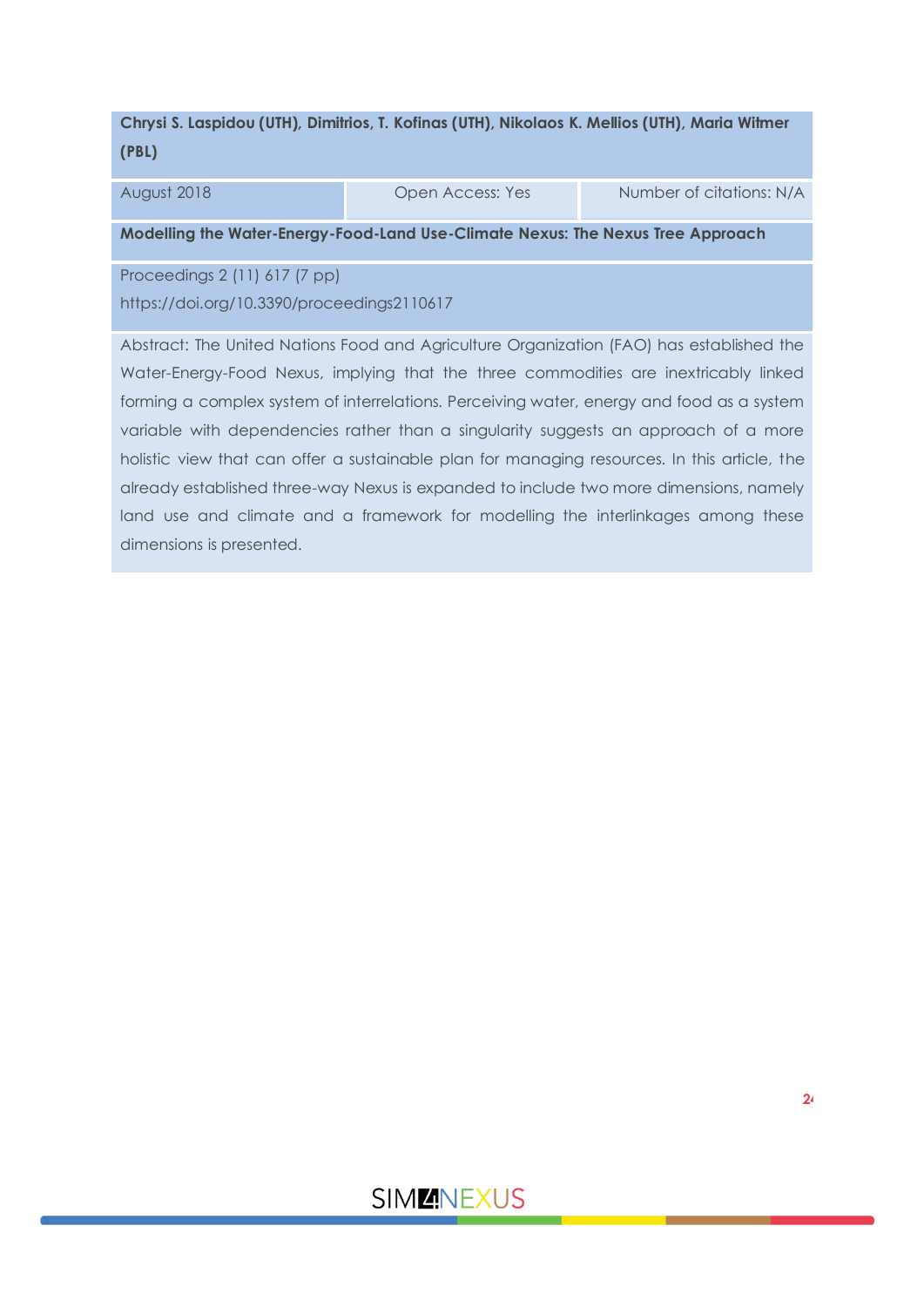**Antonio Trabucco (UNISS), Janez Sušnik (IHE Delft), Lydia Vamvakeridou-Lyroudia (UNEXE), Barry Evans (UNEXE), Sara Masia (IHE Delft), Maria Blanco (UPM), Roberto Roson (UB), Martina Sartori (UB), Eva Alexandri (CE), Floor Brouwer (WUR-LEI), Donatella Spano (UNISS),** Alfonso Damano (U Cagliari), Andrea Virdis (ENAS), Giovanni Sistu (ENAS), **Daniele Pulino (UNISS),** Vania Statzu (U Cagliari), **Fabio Madau (UNISS),** Elisabetta Strazzera (U Cagliari), **Simone Mereu (UNISS)**

August 2018 **Communist Communist Communist Communist Communist Communist Communist Communist Communist Communist Communist Communist Communist Communist Communist Communist Communist Communist Communist Communist Communist** 

#### **Water-Food-Energy Nexus under Climate Change in Sardinia**

Proceedings 2 (11) 609 (8 pp) https://doi.org/10.3390/proceedings2110609

Abstract: Land, food, energy, water and climate are linked and interconnected into a Nexus, characterized by complexity and feedbacks. An integrated management of the Nexus is critical to understand conflicts/synergies and secure efficient and sustainable use of resources, especially under climate change. The Nexus perspective is applied to Sardinia, as regional case study, to better understand and improve integrated resource management and relevant policy initiatives. Vulnerability of Sardinia Nexus is assessed under several climate projections by articulated balances of resources (water, energy) availability and sustainable development goals, at regional and sub-regional scales, accounting for demands and conflicts among key economic sectors (agriculture, hydro-power, tourism).

### **SIMMNEXUS**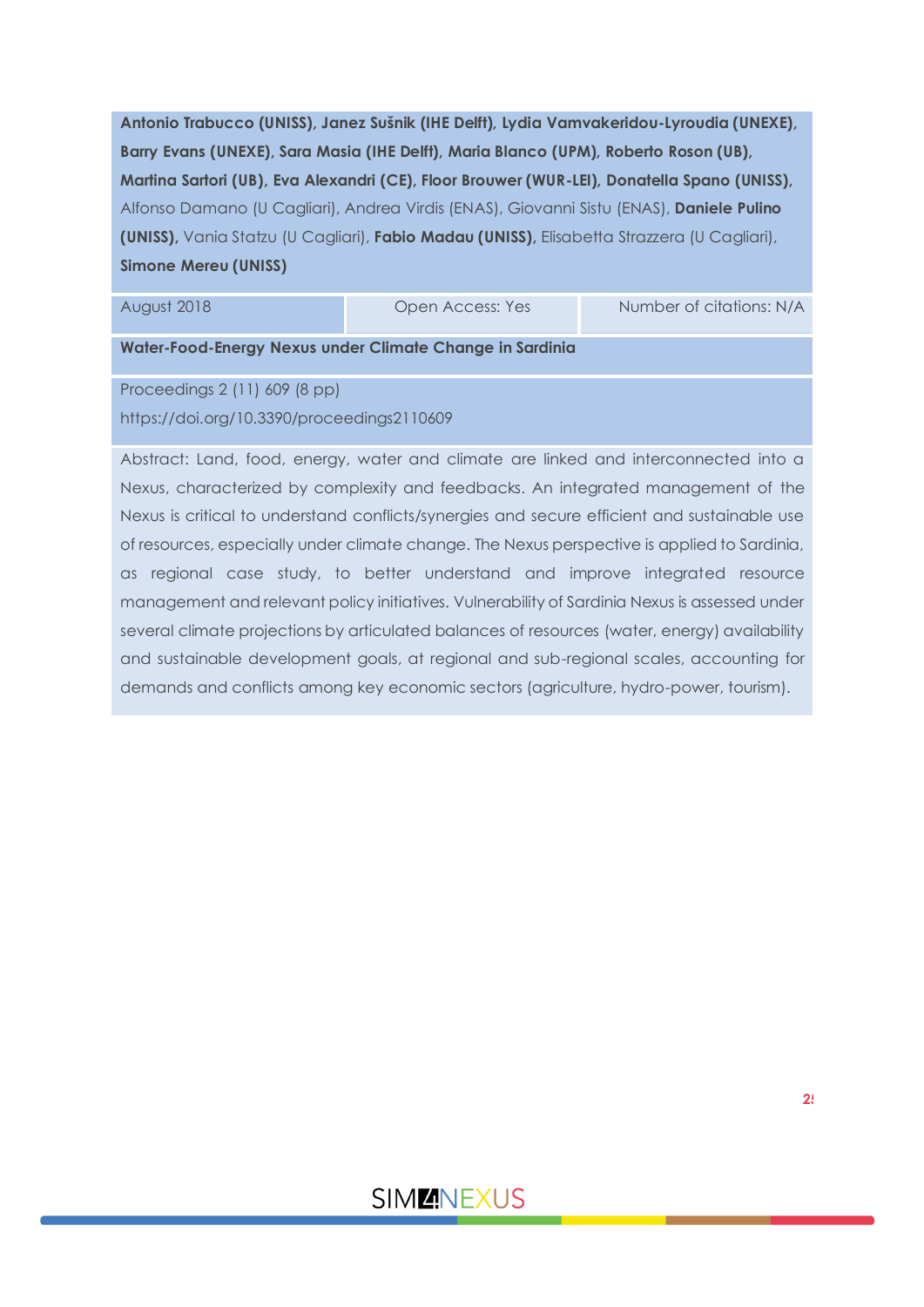**Petra Hesslerová (ENKI), Hanna Huryna (ENKI), Jan Pokorný (ENKI),** Jan Procházka (U S Bohemia)

September 2018 Open Access: No Number of citations: 2

**The effect of forest disturbance on landscape temperature**

Ecological Engineering 120, 345–354 **[HTTPS://DOI.ORG/10.1016/J.ECOLENG.2018.06.011](https://doi.org/10.1016/j.ecoleng.2018.06.011)**

Abstract: Since the 1990s, the territory of the Šumava National Park (Czech Republic) has faced significant changes in land cover, especially deforestation, in conjunction with several bark beetle disturbances and hurricane Kyrill in 2007. The aim of the study is to review the hydrological and climatic function of the forest and deforestation impacts on the landscape temperature. As a case study, surface temperature changes of the selected area of Šumava National Park from the satellite Landsat thermal data is presented from 1991 to 2016. At the sites with decayed forest, the surface temperature increased by 2–4 °C. Images from ground temperature measurements illustrate extreme temperature differences (∼35 °C) at locations where dead wood has not been removed; in the live forest, they are around 5 °C. Further, we show the increase in air temperature is associated with the decay of forest stands, including snow melting. The duration of the permanent snow cover on the mountaintops with the growing forest in the last four years is, on average, 11 days longer than the areas with decayed forest. The results show that the increase in surface temperature in the large area causes changes in the local climate and hydrological regime. These changes may have a negative impact on the surrounding ecosystems, including the Šumava wetlands and peat bogs belonging to the Ramsar sites.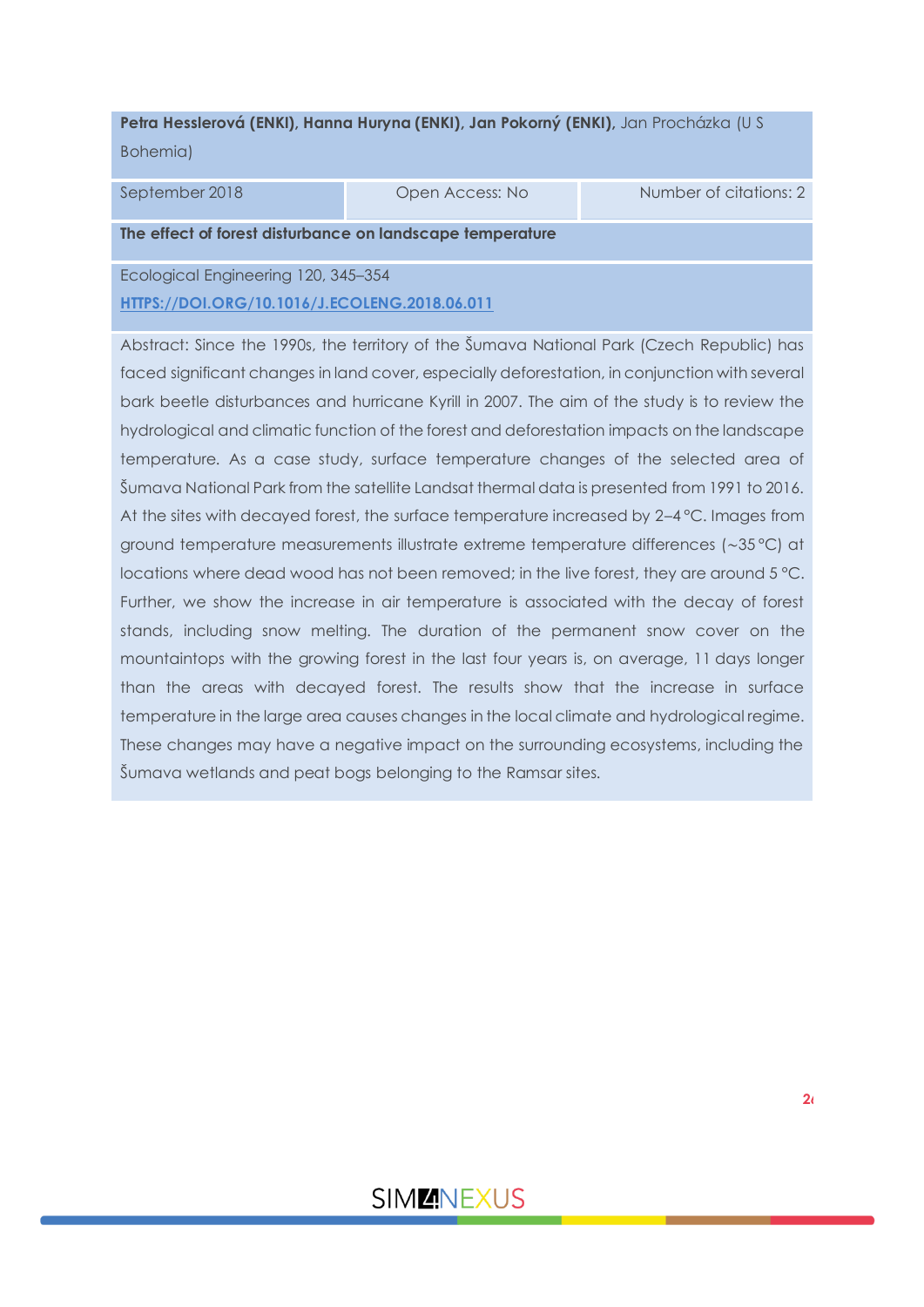Marco Springman, Michael Clark, Daniel Mason-D'Croz, Keith Wiebe, **Benjamin Leon Bodirsky (PIK),** Luis Lassaletta, Wim de Vries, Sonja J. Vermeulen, Mario Herrero, Kimberly M. Carlson, Malin Jonell, Max Troell, Fabrice DeClerck, Line J. Gordon, Rami Zurayk, Peter Scarborough, Mike Rayner, Brent Loken, Jess Fanzo, H. Charles J. Godfray, David Tilman, **Johan Rockström (PIK)**, Walter Willett

October 2018 **Open Access: Yes Number of citations: 201** 

**Options for keeping the food system within environmental limits**

Nature 562, 519–525

doi: **[HTTPS://DOI.ORG/10.1038/S41586-018-0594-0](https://doi.org/10.1038/s41586-018-0594-0)**

Abstract: The food system is a major driver of climate change, changes in land use, depletion of freshwater resources, and pollution of aquatic and terrestrial ecosystems through excessive nitrogen and phosphorus inputs. Here we show that between 2010 and 2050, as a result of expected changes in population and income levels, the environmental effects of the food system could increase by 50–90% in the absence of technological changes and dedicated mitigation measures, reaching levels that are beyond the planetary boundaries that define a safe operating space for humanity. We analyse several options for reducing the environmental effects of the food system, including dietary changes towards healthier, more plant-based diets, improvements in technologies and management, and reductions in food loss and waste. We find that no single measure is enough to keep these effects within all planetary boundaries simultaneously, and that a synergistic combination of measures will be needed to sufficiently mitigate the projected increase in environmental pressures.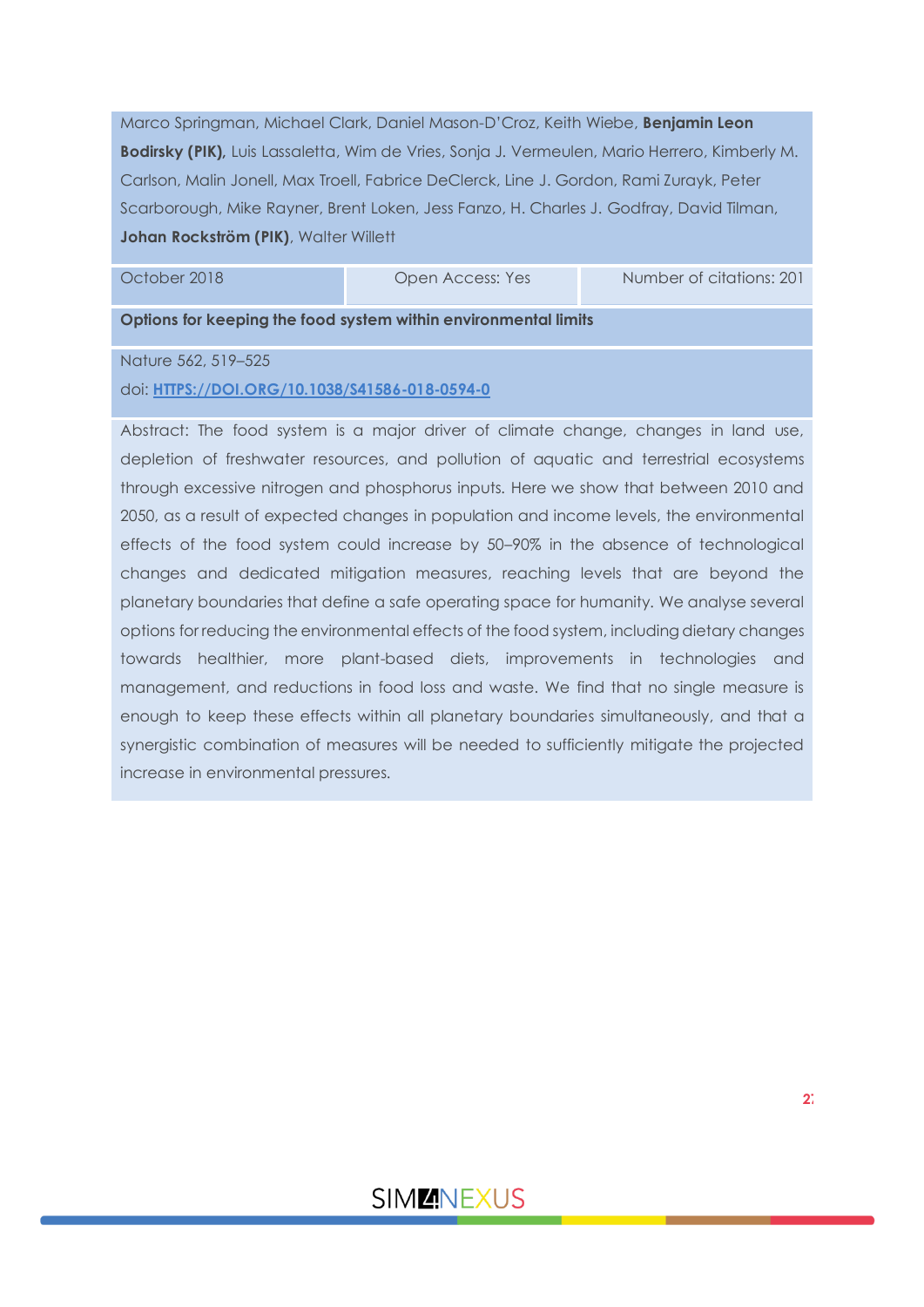| Malgorzata Blicharska (UU), Claudia Teutschbein (UU)                                            |                                                     |  |  |  |  |  |
|-------------------------------------------------------------------------------------------------|-----------------------------------------------------|--|--|--|--|--|
| December 2018                                                                                   | <b>Open Access: Yes</b><br>Number of citations: N/A |  |  |  |  |  |
| Utmaningar för naturvård i et multi-sektorssystem                                               |                                                     |  |  |  |  |  |
| [Environmental Conservation Challenges in a multi-sector system]                                |                                                     |  |  |  |  |  |
|                                                                                                 |                                                     |  |  |  |  |  |
| Biodiverse 23 (4) 16-17                                                                         |                                                     |  |  |  |  |  |
| http://www.biodiverse.se/app/uploads/2018/12/Biodiverse-                                        |                                                     |  |  |  |  |  |
| 4 2018 181204 low.pdf#page=16                                                                   |                                                     |  |  |  |  |  |
| English translation: http://www.biodiverse.se/articles/environmental-conservation-              |                                                     |  |  |  |  |  |
| challenges-in-a-multi-sector-system/                                                            |                                                     |  |  |  |  |  |
| Abstract: Many sectors in society are involved in nature conservation issues, like agriculture, |                                                     |  |  |  |  |  |
| forestry and land-use planning. Coherence on a political level between these sectors is         |                                                     |  |  |  |  |  |

getting more and more important, not only to avoid conflict, but also to discover and develop synergies between the sectors. In our study, we see that nature conservation could be a tool for strengthening other sectors.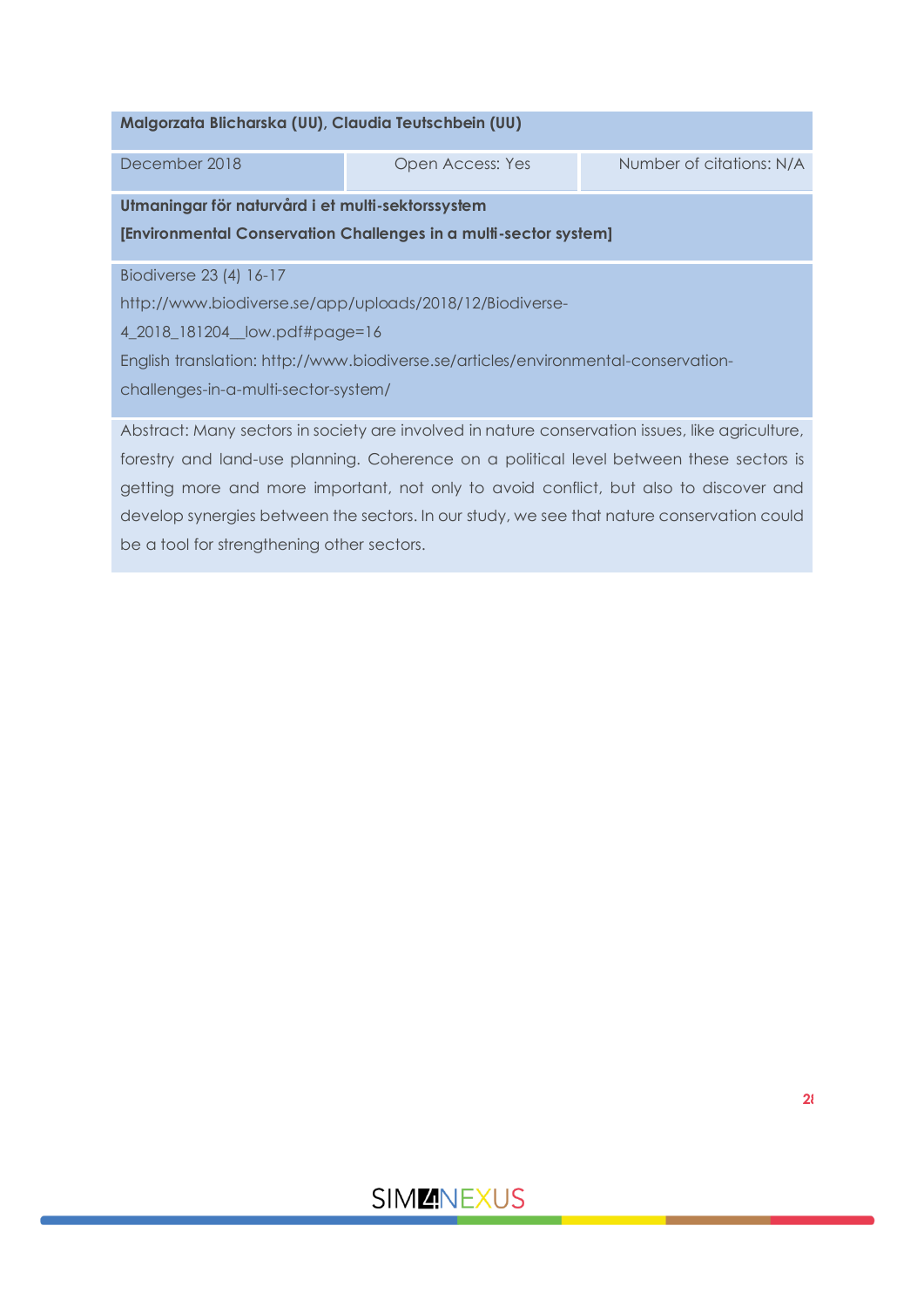### **Floor Brouwer (WUR-LEI), Lydia Vamvakeridou-Lyroudia (UNEXE), Eva Alexandri (CE), Ingrida Bremere (BEF), Matthew Griffey (SWW), Vincent Linderhof (WUR-LEI)**

December 2018 **December 2018** Open Access: Yes Number of citations: 3

**The Nexus Concept Integrating Energy and Resource Efficiency for Policy Assessments: A Comparative Approach from Three Cases**

Sustainability 10 (12) 4860 (18 pp) doi: https://doi.org/10.3390/su10124860

Abstract: As the world increasingly runs up against physical constraints of energy, land, water, and food, there is a growing role for policy to reduce environmental pressures without adversely affecting increases in prosperity. There is therefore a need for policy makers to understand the potential trade-offs and/or synergies between the uses of these different resources, i.e., to encompass the water–energy–food–land nexus for policy and decision making, where it is no longer possible to ignore the limitations in land availability and its links to other natural resources. This paper proposes a modelling approach to help to assess various policies from a nexus perspective. The global macro-econometric model (E3ME) explores a low-carbon transition through different sets of energy and climate policies applied at different spatial scales. The limitations of the E3ME model in assessing nexus interactions are discussed. The paper also argues and offers an explanation for why no single traditional or classic model has the potential to cover all parts of the nexus in a satisfactory way, including feedback loops and interactions between nexus components. Other approaches and methodologies suitable for complexity science modelling (e.g., system dynamics modelling) are proposed, providing a possible means to capture the holistic approach of the nexus in policy-making by including causal and feedback loops to the model components. Based on three case studies in Europe, the paper clarifies the different steps (from policy design towards conceptual model) in modelling the nexus linkages and interactions at the national and regional levels. One case study (The Netherlands) considers national low-carbon transitions at national level. Two other case studies (Latvia and southwest UK) focus on how renewable energy may impact the nexus. A framework is proposed for the generic application of quantitative modelling approaches to assess nexus linkages. The value of the nexus concept for the efficient use of resources is demonstrated, and recommendations for policies supporting the nexus are presented.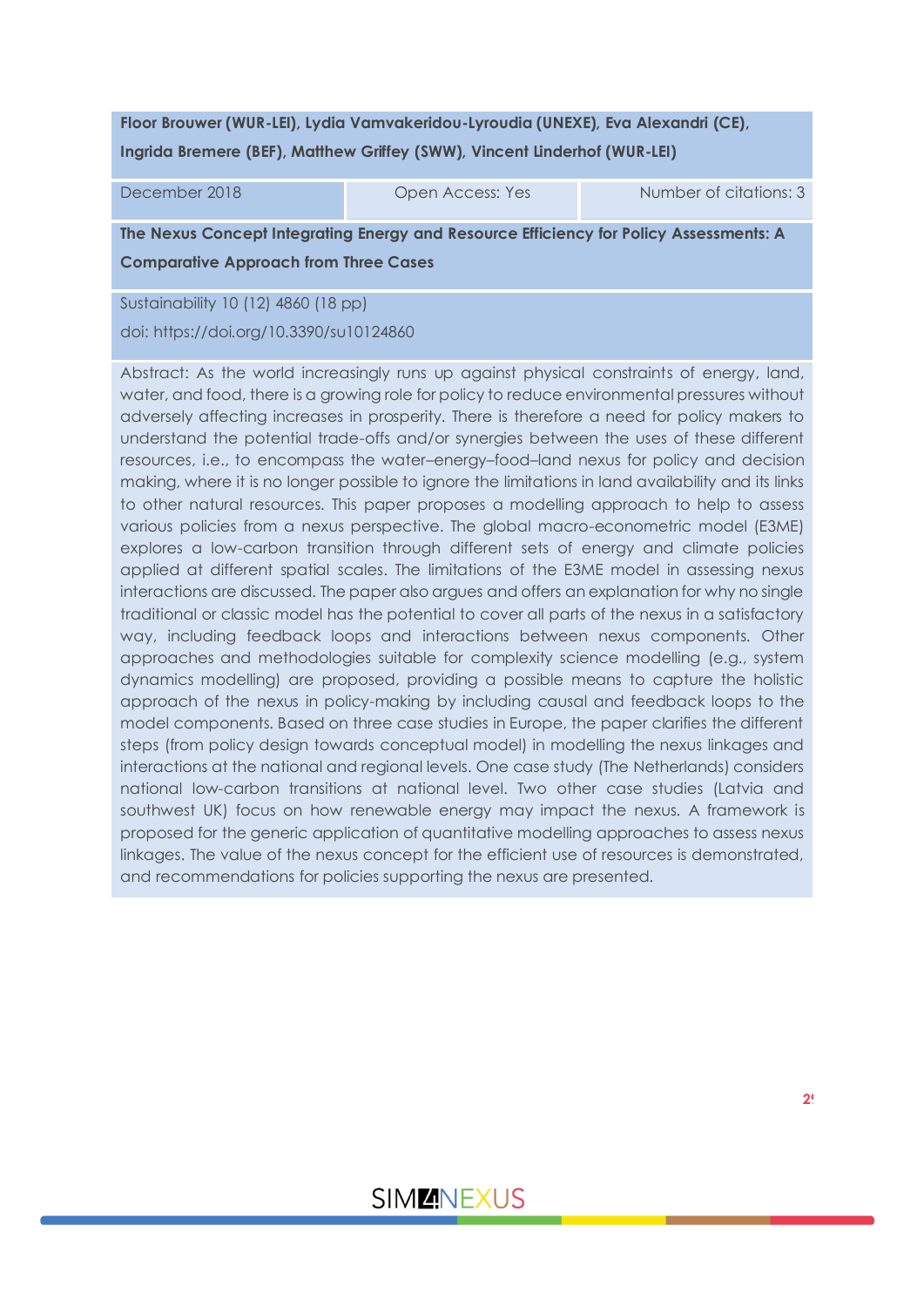#### **Chrysi S. Laspidou, Nikolaos Mellios, Dimitris Kofinas (All authors affiliated to UTH)**

February 2019 **Communist Communist Communist Communist Communist Communist Communist Communist Communist Communist Communist Communist Communist Communist Communist Communist Communist Communist Communist Communist Communi** 

**Towards Ranking the Water–Energy–Food–Land Use–Climate Interlinkages for Building a Nexus Conceptual Model with a Heuristic Algorithm**

Water 11 (2) 306 (12 pp) https://doi.org/10.3390/w11020306

Abstract: The concept of the Water–Energy–Food nexus (WEF), as documented by the United Nations Food and Agriculture Organization (FAO), suggests that the three resources are thoroughly interrelated, shaping a complicated web of interlinkages. Perceiving the three commodities as an interdependent variable system, rather than isolated subsystems is a step towards a more holistic approach, and thus a prerequisite to introducing a sustainable scheme for better managing resources. In this work, the well-documented WEF nexus is broadened to a five-dimensional nexus, also involving land use and climate. A methodology for drawing the interrelations among the five dimensions and unreeling the complicated system of direct and indirect interlinkages is given. The intensity of interlinkages among nexus components is initially assessed through a three-point typology with interlinkage scoring corresponding to resource use in Greece. The typology is used and is further expanded to quantify successfully all interlinkages among nexus components with a proposed heuristic algorithm. Results are used to create the cross-interlinkage matrix that identifies food as the most influencing resource and water as the resource mostly influenced by other nexus elements. Results show that indirect interlinkages of multiple resources can be very significant and should not be ignored when planning nexus-coherent policy initiatives and investments in different sectors, in order to promote resource efficiency.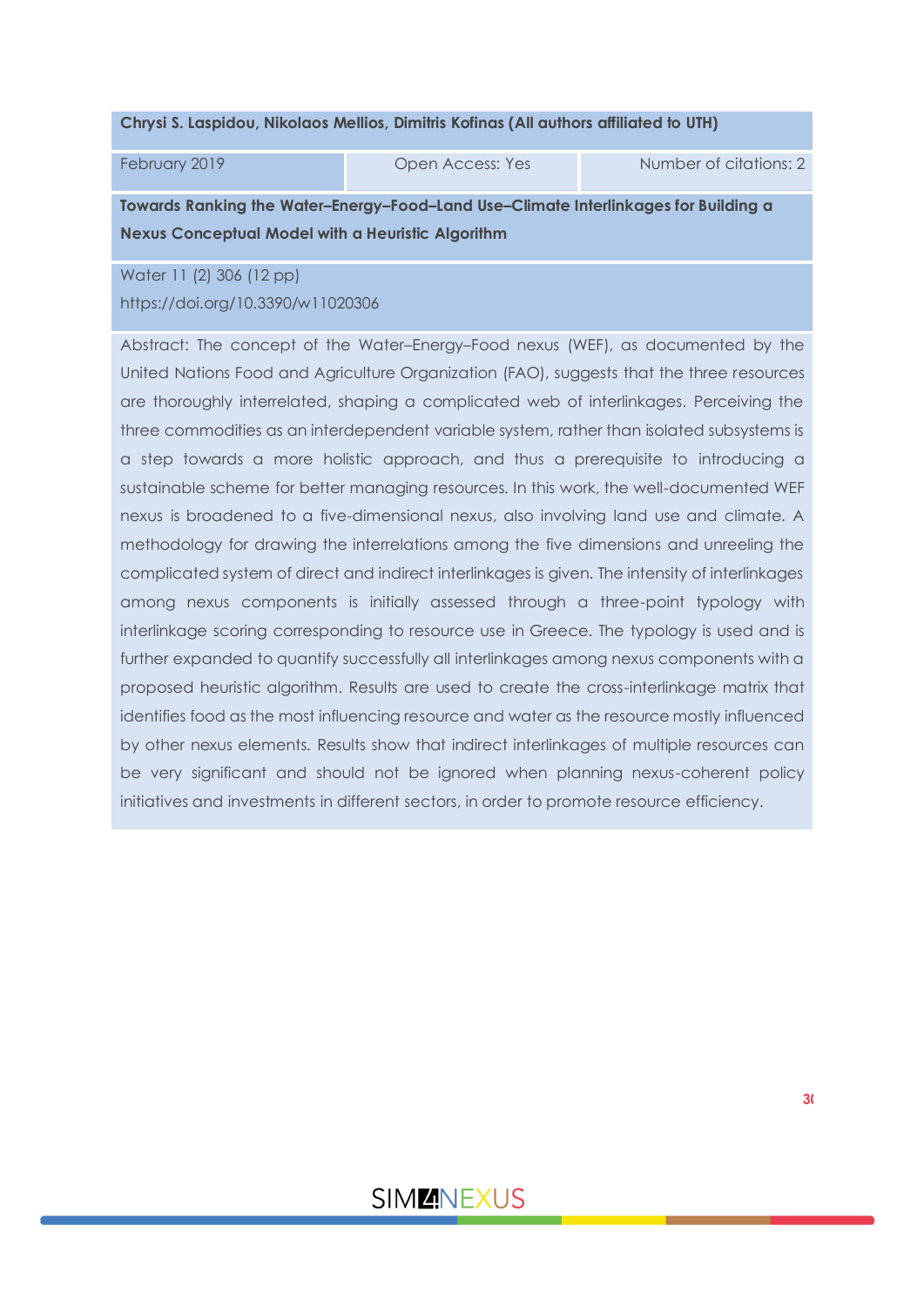**Jan Philipp Dietrich, Benjamin Leon Bodirsky, Florian Humpenöder, Isabelle Weindl, Miodrag Stefanović, Kristine Karstens, Ulrich Kreidenweis, Xiaoxi Wang, Abhijeet Mishra, David Klein, Geanderson Ambrósio, Ewerton Araujo, Amsalu Woldie Yalew, Lavinia Baumstark, Stephen Wirth, Anastasis Giannousakis, Felicitas Beier, David Meng-Chuen Chen, Hermann Lotze-Campen, Alexander Popp (All authors affiliated to PIK)**

April 2019 **Open Access: Yes Number of citations: 2** Open Access: Yes Number of citations: 2

**MAgPIE 4 – a modular open-source framework for modelling global land systems**

Geoscientific Model Development 12, 1299–1317

https://doi.org/10.5194/gmd-12-1299-2019

Abstract: The open-source modeling framework MAgPIE (Model of Agricultural Production and its Impact on the Environment) combines economic and biophysical approaches to simulate spatially explicit global scenarios of land use within the 21st century and the respective interactions with the environment. Besides various other projects, it was used to simulate marker scenarios of the Shared Socioeconomic Pathways (SSPs) and contributed substantially to multiple IPCC assessments. However, with growing scope and detail, the non-linear model has become increasingly complex, computationally intensive and nontransparent, requiring structured approaches to improve the development and evaluation of the model.

Here, we provide an overview on version 4 of MAgPIE and how it addresses these issues of increasing complexity using new technical features: modular structure with exchangeable module implementations, flexible spatial resolution, in-code documentation, automatized code checking, model/output evaluation and open accessibility. Application examples provide insights into model evaluation, modular flexibility and region-specific analysis approaches. While this paper is focused on the general framework as such, the publication is accompanied by a detailed model documentation describing contents and equations, and by model evaluation documents giving insights into model performance for a broad range of variables.

With the open-source release of the MAgPIE 4 framework, we hope to contribute to more transparent, reproducible and collaborative research in the field. Due to its modularity and spatial flexibility, it should provide a basis for a broad range of land-related research with economic or biophysical, global or regional focus.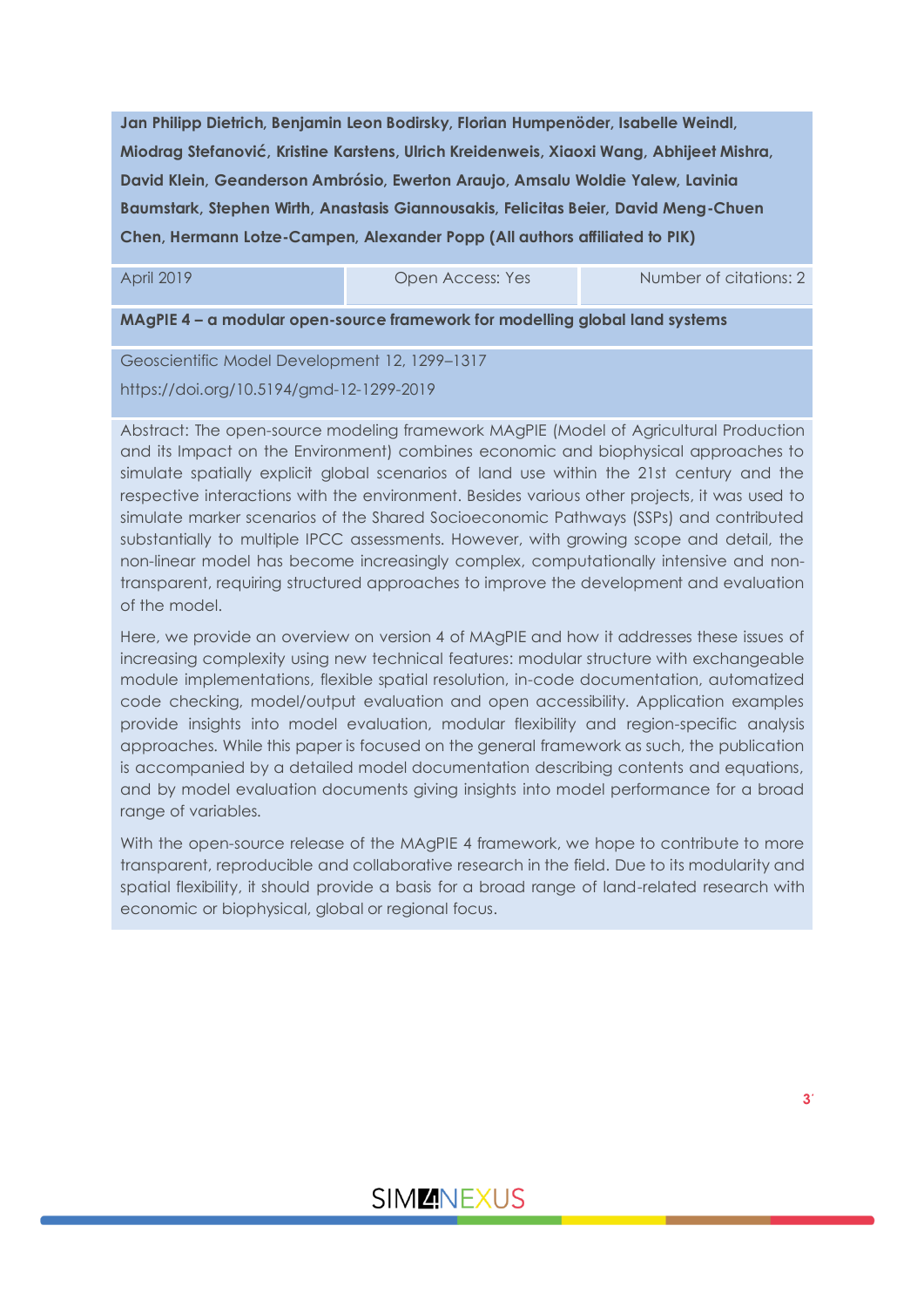**Elke Stehfest (PBL), Willem-Jan van Zeist (PBL),** Hugo Valin, Petr Havlik, **Alexander Popp (PIK),** Page Kyle, **Andrzej Tabeau (WUR-LEI),** Daniel Mason-D'Croz, Tomoko Hasegawa, **Benjamin L. Bodirsky (PIK),** Katherine Calvin, **Jonathan C. Doelman (PBL),** Shinichiro Fujimori, **Florian Humpenöder (PIK), Hermann Lotze-Campen (PIK), Hans van Meijl (WUR-LEI),** Keith **Wiebe** 

May 2019 **Community Community Community** Open Access: Yes Number of citations: 6

**Key determinants of global land-use projections**

Nature Communications 10, 2166(10 pp) https://doi.org/10.1038/s41467-019-09945-w

Abstract: Land use is at the core of various sustainable development goals. Long-term climate foresight studies have structured their recent analyses around five socio-economic pathways (SSPs), with consistent storylines of future macroeconomic and societal developments; however, model quantification of these scenarios shows substantial heterogeneity in land-use projections. Here we build on a recently developed sensitivity approach to identify how future land use depends on six distinct socio-economic drivers (population, wealth, consumption preferences, agricultural productivity, land-use regulation, and trade) and their interactions. Spread across models arises mostly from diverging sensitivities to long-term drivers and from various representations of land-use regulation and trade, calling for reconciliation efforts and more empirical research. Most influential determinants for future cropland and pasture extent are population and agricultural efficiency. Furthermore, land-use regulation and consumption changes can play a key role in reducing both land use and food-security risks, and need to be central elements in sustainable development strategies.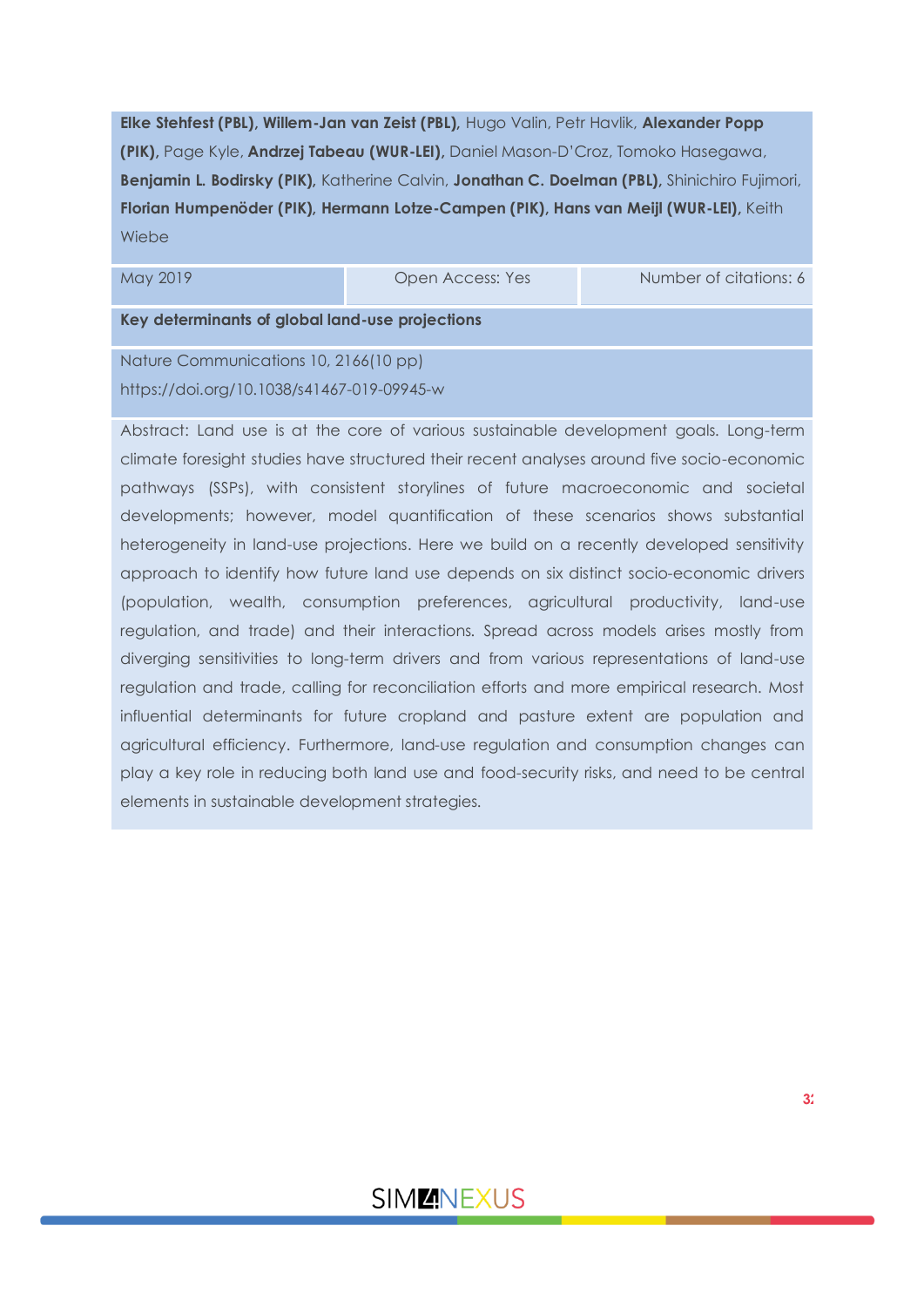### <span id="page-32-0"></span>Publications in M37–M48 (June 2019–May 2020)

#### **Pilar Martinez (UPM), Maria Blanco (UPM)**

September 2019 **Open Access: Yes Number of citations: 0** 

**Sensitivity of Agricultural Development to Water-Related Drivers: The Case of Andalusia (Spain)**

Water 11 (9) 1854 (21 pp) doi: https://doi.org/10.3390/w11091854

Abstract: Future agricultural development will be challenged by the impacts of climate change on water, which are expected to be particularly strong in southern European regions. Thus, exploring interrelations between agriculture and water under climate change is essential to frame informed policies that ensure sustainable water management while enhancing food production. Nevertheless, studies that address future agriculture development focus on climate-induced changes in crop productivity and often disregard the water dimension. In this research, we have conducted a sensitivity analysis of agricultural development to drivers of water use in Andalusia in 2050 based on outcomes from the CAPRI-Water model. The results from the analysis show that water cost is the most determinant factor in shaping agricultural land, offsetting the impact of the driver of water availability. In contrast, irrigation water use is driven not only by water cost but also by irrigation efficiency. The magnitude of the sensitivity to these drivers differs significantly across crops. Policies aimed at improving resource use efficiency can contribute to strengthening the resilience and adaptation capacity of future agricultural systems to climate change. To achieve this goal, the policies must consider crop sensitivity to irrigation costs and the potential rebound effect.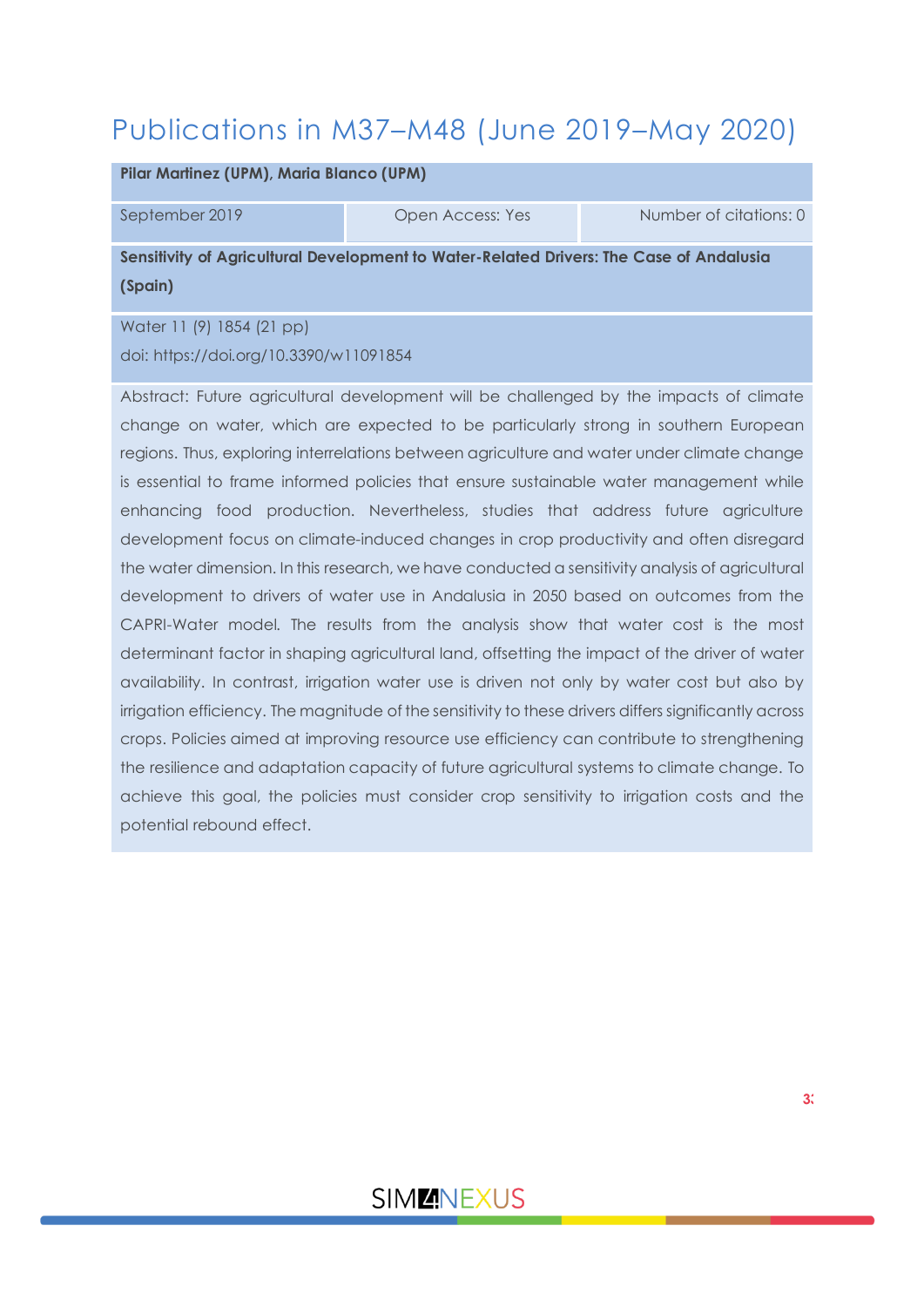Stephan Hülsmann, **Janez Sušnik (IHE Delft),** Karsten Rinke, Simon Langan, Dianneke van Wijk, Annette B. G. Janssen, Wolf M. Mooij

October 2019 Open Access: No Number of citations: 2

**Integrated modelling and management of water resources: the ecosystem perspective on the nexus approach**

Current Opinion in Environmental Sustainability 40, 14–20 https://doi.org/10.1016/j.cosust.2019.07.003

Abstract: Addressing challenges of water, energy and food security, nexus approaches towards resources management are being developed and starting to be implemented. However, the ecosystem perspective, essential for sustainable resources management, has been identified as a missing element within earlier nexus assessments. With regard to water they have mainly focused on the allocation to different sectors and users, while ecosystem services were rarely explicitly addressed. Existing aquatic ecosystem models are capable of quantifying a wide range of ecosystem services, but have thus far not been comprehensively used in a nexus context. Recent developments in aquatic ecosystem modelling approaches provide opportunities to achieve the sought integration of ecosystem services in the nexus approach. Therefore, we argue for a stronger role of aquatic ecosystem models in nexus assessments.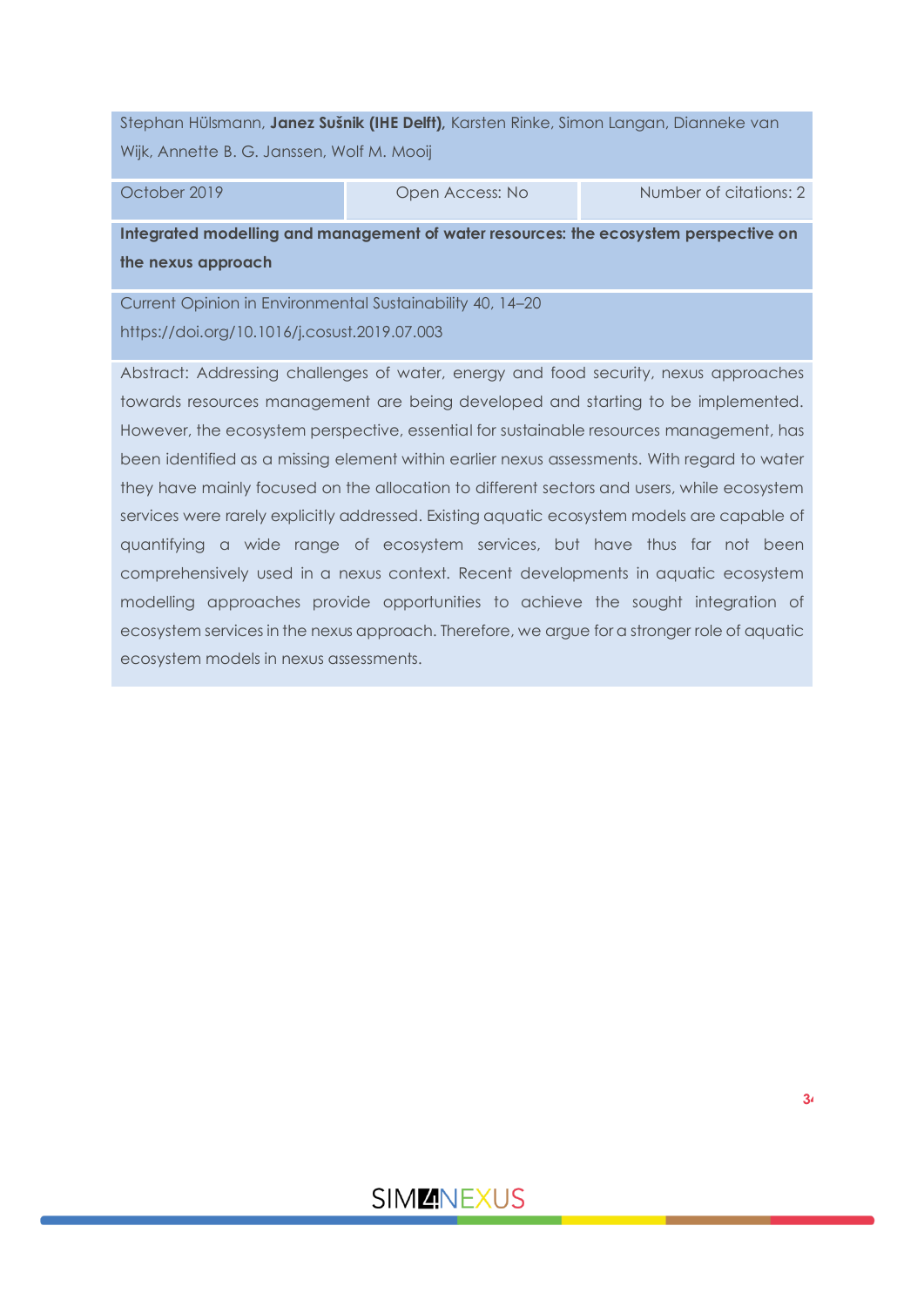Roger Cremades, Hermine Mitter, Nicu Constantin Tudose, Anabel Sanchez-Plaza, Anil Graves, Annelies Broekman, Steffen Binder, Carlo Giupponi, Phoebe Koundouri, Muhamad Bahri, Sorin Cheval, Jörg Cortekar, Yamir Moreno, Oscar Melo, Katrin Karner, Cezar Ungurean, Serban Octavian Davidescu, Bernadette Kropf, **Floor Brouwer (WUR-LEI),** Mirabela Marin

November 2019 **Community Community** Open Access: Yes Number of citations: 2

**Ten principles to integrate the water-energy-land nexus with climate services for coproducing local and regional integrated assessments**

Science of The Total Environment 693, 133662 (9 pp) https://doi.org/10.1016/j.scitotenv.2019.133662

Abstract: The water-energy-land nexus requires long-sighted approaches that help avoid maladaptive pathways to ensure its promise to deliver insights and tools that improve policymaking. Climate services can form the foundation to avoid myopia in nexus studies by providing information about how climate change will alter the balance of nexus resources and the nature of their interactions. Nexus studies can help climate services by providing information about the implications of climate-informed decisions for other economic sectors across nexus resources. First-of-its-kind guidance is provided to combine nexus studies and climate services. The guidance consists of ten principles and a visual guide, which are discussed together with questions to compare diverse case studies and with examples to support the application of the principles.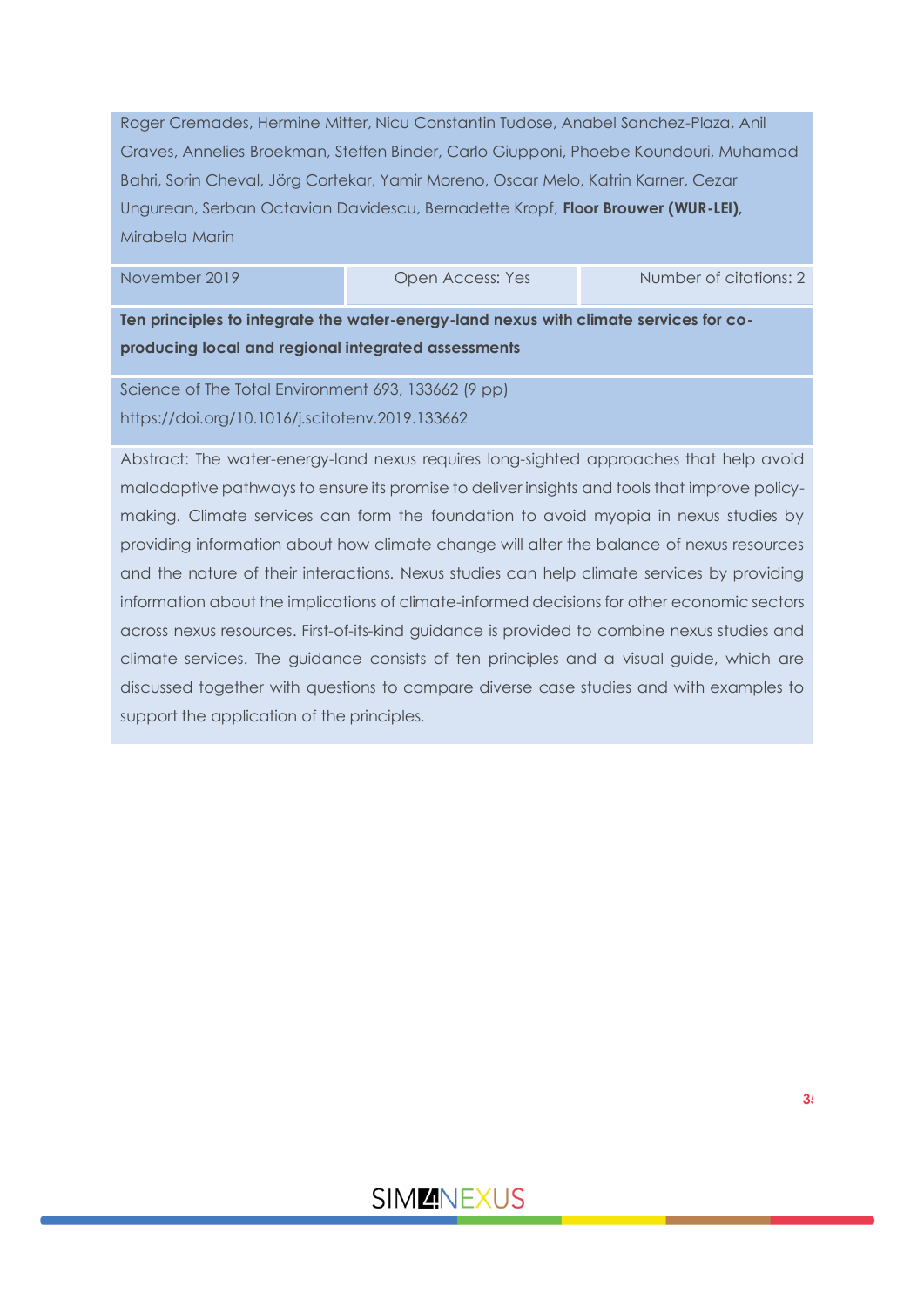**Detlef P. Van Vuuren (PBL),** David L. Bijl, Patrick Bogaart, **Elke Stehfest (PBL),** Hester Biemans, Stefan C. Dekker, **Jonathan C. Doelman (PBL), David E. H. J. Gernaat (PBL), Mathijs Harmsen (PBL)**

December 2019 Open Access: No Number of citations: 0

**Integrated scenarios to support analysis of the food–energy–water nexus**

Nature Sustainability 2, 1132–1141 https://doi.org/10.1038/s41893-019-0418-8

Abstract: The literature emphasizes the important relationships between the consumption and production of food, energy and water, and environmental challenges such as climate change and loss of biodiversity. New tools are needed to analyse the future dynamics of this nexus. Here, we introduce a set of model-based scenarios and associated Sankey diagrams that enable analysis of the relevant relationships and dynamics, as well as the options to formulate response strategies. The scenarios show that if no new policies are adopted, food production and energy generation could further increase by around 60%, and water consumption by around 20% over the period 2015–2050, leading to further degradation of resources and increasing environmental pressure. Response strategies in terms of climate policies, higher agricultural yields, dietary change and reduction of food waste are analysed to reveal how they may contribute to reversing these trends, and possibly even lead to a reduction of land use in the future.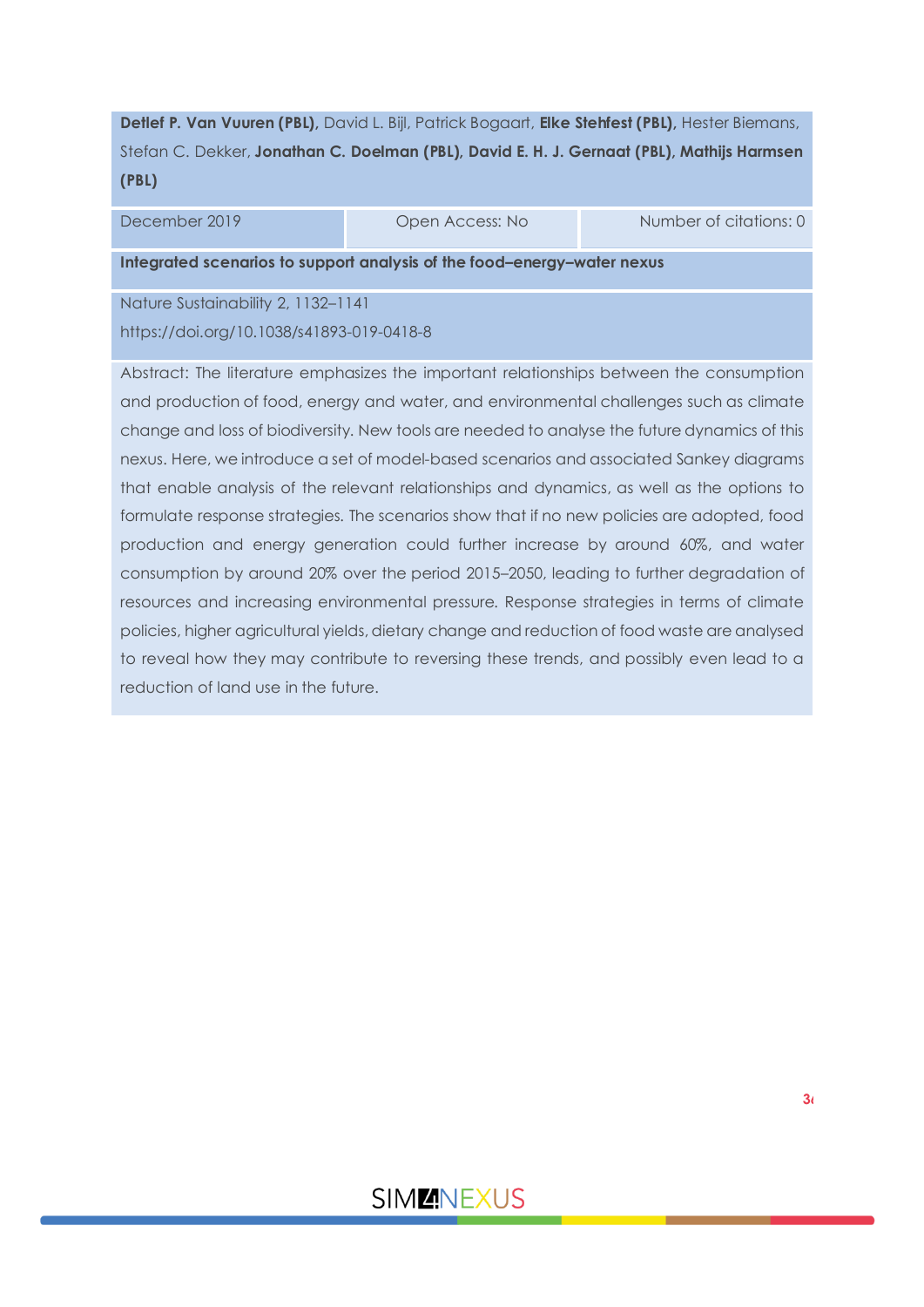**Dieter Gerten (PIK), Vera Heck (PIK), Jonas Jägermeyr (PIK), Benjamin Leon Bodirsky (PIK),** Ingo Fetzer, Mika Jalava, Matti Kummu, **Wolfgang Lucht (PIK), Johan Rockström (PIK), Sibyll Schaphoff (PIK), Hans Joachim Schellnhuber (PIK)**

January 2020 Open Access: No Number of citations: 3

**Feeding ten billion people is possible within four terrestrial planetary boundaries**

Nature Sustainability 3, 200–208 https://doi.org/10.1038/s41893-019-0465-1

Abstract: Global agriculture puts heavy pressure on planetary boundaries, posing the challenge to achieve future food security without compromising Earth system resilience. On the basis of process-detailed, spatially explicit representation of four interlinked planetary boundaries (biosphere integrity, land-system change, freshwater use, nitrogen flows) and agricultural systems in an internally consistent model framework, we here show that almost half of current global food production depends on planetary boundary transgressions. Hotspot regions, mainly in Asia, even face simultaneous transgression of multiple underlying local boundaries. If these boundaries were strictly respected, the present food system could provide a balanced diet (2,355 kcal per capita per day) for 3.4 billion people only. However, as we also demonstrate, transformation towards more sustainable production and consumption patterns could support 10.2 billion people within the planetary boundaries analysed. Key prerequisites are spatially redistributed cropland, improved water–nutrient management, food waste reduction and dietary changes.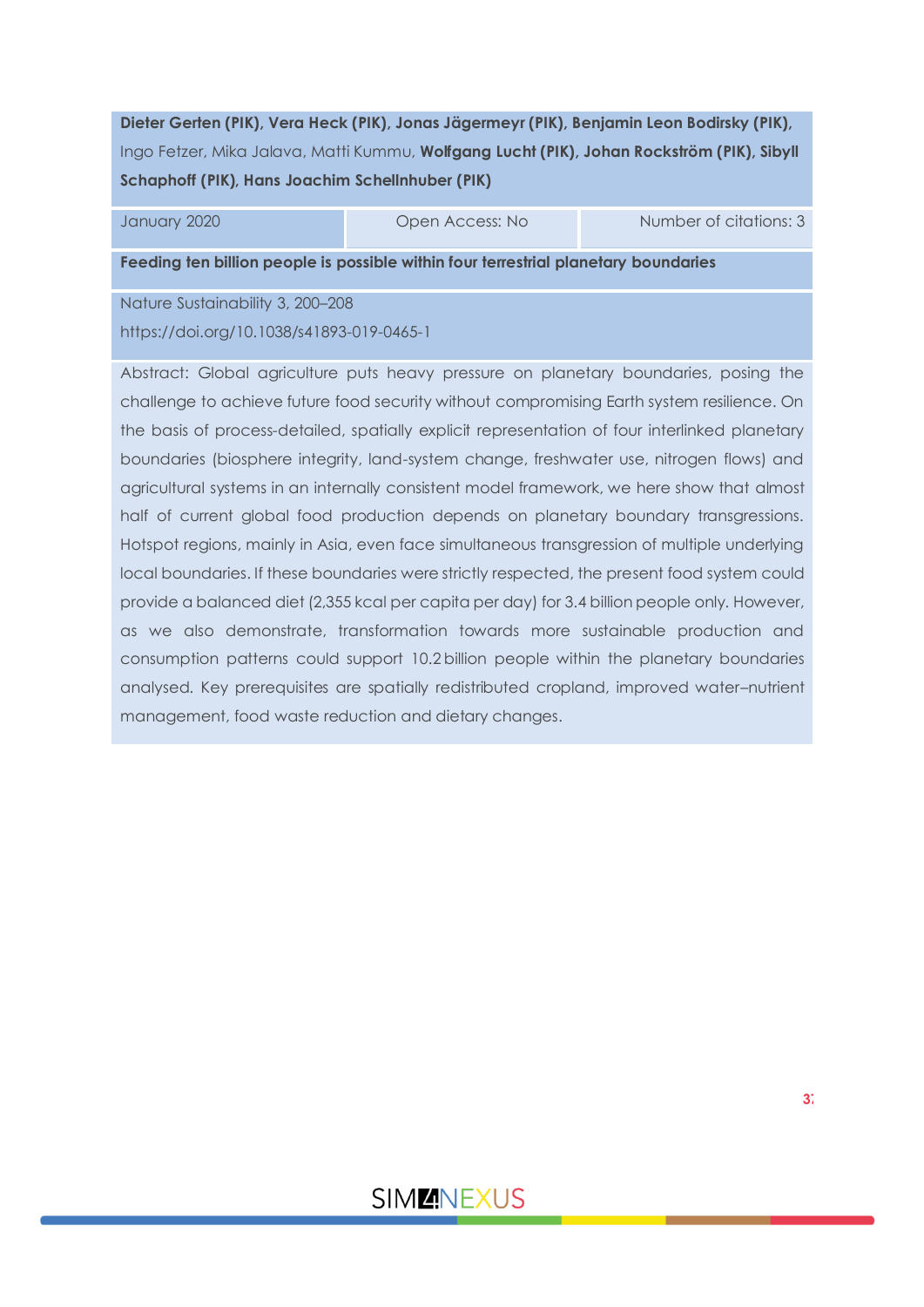### **Chrysaida-Aliki Papadopoulou (NTUA), Maria P. Papadopoulou (NTUA), Chrysi Laspidou (UTH), Stefania Munaretto (PBL), Floor Brouwer (WUR-LEI)**

January 2020 **Defect Community** Open Access: Yes Number of citations: 1

**Towards a Low-Carbon Economy: A Nexus-Oriented Policy Coherence Analysis in Greece**

Sustainability 12 (1) 373 (22 pp) https://doi.org/10.3390/su12010373

Abstract: The sustainable management of natural resources under climate change conditions is a critical research issue. Among the many approaches emerged in recent times, the so-called 'nexus approach' is gaining traction in academic and policy circles. The nexus approach presupposes the analysis of bio-physical, socio-economic and policy interlinkages among sectors (e.g., water, energy, food) for the identification of integrated solutions and the support of policy decisions. Ultimately, the nexus approach aims to identify synergies and trade-offs among the nexus dimensions. Concerning policy, the nexus approach focuses on policy coherence, i.e., the systematic identification and management of trade-offs and synergies between policies across sectors. This paper investigates the coherence between policies on the water-land-energy-food-climate nexus in Greece. The systematic analysis of policy documents led to the elicitation of nexus-related policy objectives and instruments. Then, the coherence among objectives and between objectives and instruments was assessed using the methodology proposed by Nilsson et al. A stakeholder (trans-disciplinary) orientation was adopted and the need to incorporate stakeholders' recommendations as to policy coherence assessment was highlighted. Overall, the findings revealed that climate and food/agricultural policies represent critical future priorities in Greece by stimulating progress in other nexus-related policies (energy, water, land policies) and being positively influenced by them.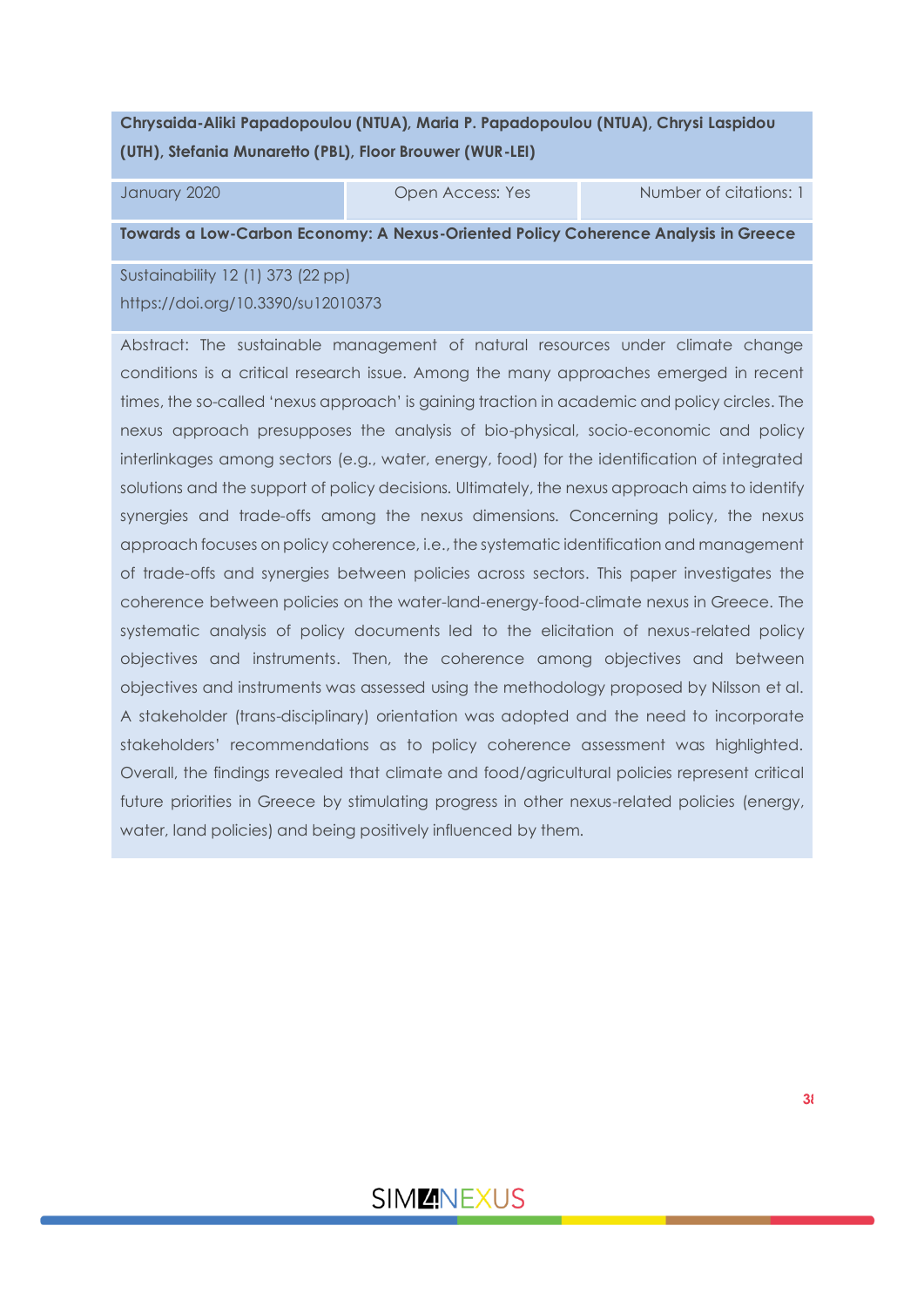### **Chrysi S. Laspidou (UTH), Nikolaos K. Mellios (UTH), Alexandra E. Spyropoulou (UTH), Dimitrios Th. Kofinas (UTH), Maria P. Papadopoulou (NTUA)**

May 2020 **Community Community Community Community** Open Access: Yes Number of citations: 0

**Systems thinking on the resource nexus: Modeling and visualisation tools to identify critical interlinkages for resilient and sustainable societies and institutions**

Science of The Total Environment 717, 137264 (18 pp) https://doi.org/10.1016/j.scitotenv.2020.137264

Abstract: Achieving the UN Sustainable Development Goals depends on using resources efficiently, avoiding fragmentation in decision-making, recognising the trade-offs and synergies across sectors and adopting an integrated Nexus thinking among policymakers. Nexus Informatics develops the science of recognising and quantifying nexus interlinkages. Nexus-coherent solutions enhance the effect of policymaking in achieving adequate governance, leading to successful strategic vision and efficient resource management. In this article, we present the structure of a System Dynamics Model—the Nexus\_SDM—that maps sector-specific data from major databases (e.g., EUROSTAT) and scenario models (e.g., E3ME-FTT OSeMOSYS and SWIM) for the national case study of Greece. Disaggregation algorithms are employed on annual national-scale data, turning them into detailed spatial and temporal datasets, by converting them to monthly values spread among all 14 River Basin Districts (RBDs). The Nexus\_SDM calculates Nexus Interlinkage Factors and quantifies interlinkages among Water, Energy, Food, Built Environment, Natural Land and greenhouse gas (GHG) emissions. It simulates the nexus in the national case study of Greece as a holistic multi-sectoral system and provides insights into the vulnerability of resources to future socioeconomic scenarios. It calculates the link between crop type/area, irrigation water and agricultural value, revealing which crops have the highest agricultural value with the least water and crop area. It demonstrates that fossil fuel power generation and use of oil for transportation are responsible for the most GHG emissions in most RBDs and presents projections for years 2030 and 2050. The analysis showcases that to move from a general nexus thinking to an operational nexus concept, it is important to focus on data availability and scale. Advanced Sankey and Chord diagrams are introduced to show distribution of resource use among RBDs and an innovative visualisation tool is developed, the Nexus Directional Chord plot, which reveals Nexus hotspots and strong interlinkages among sectors, facilitating stakeholder awareness.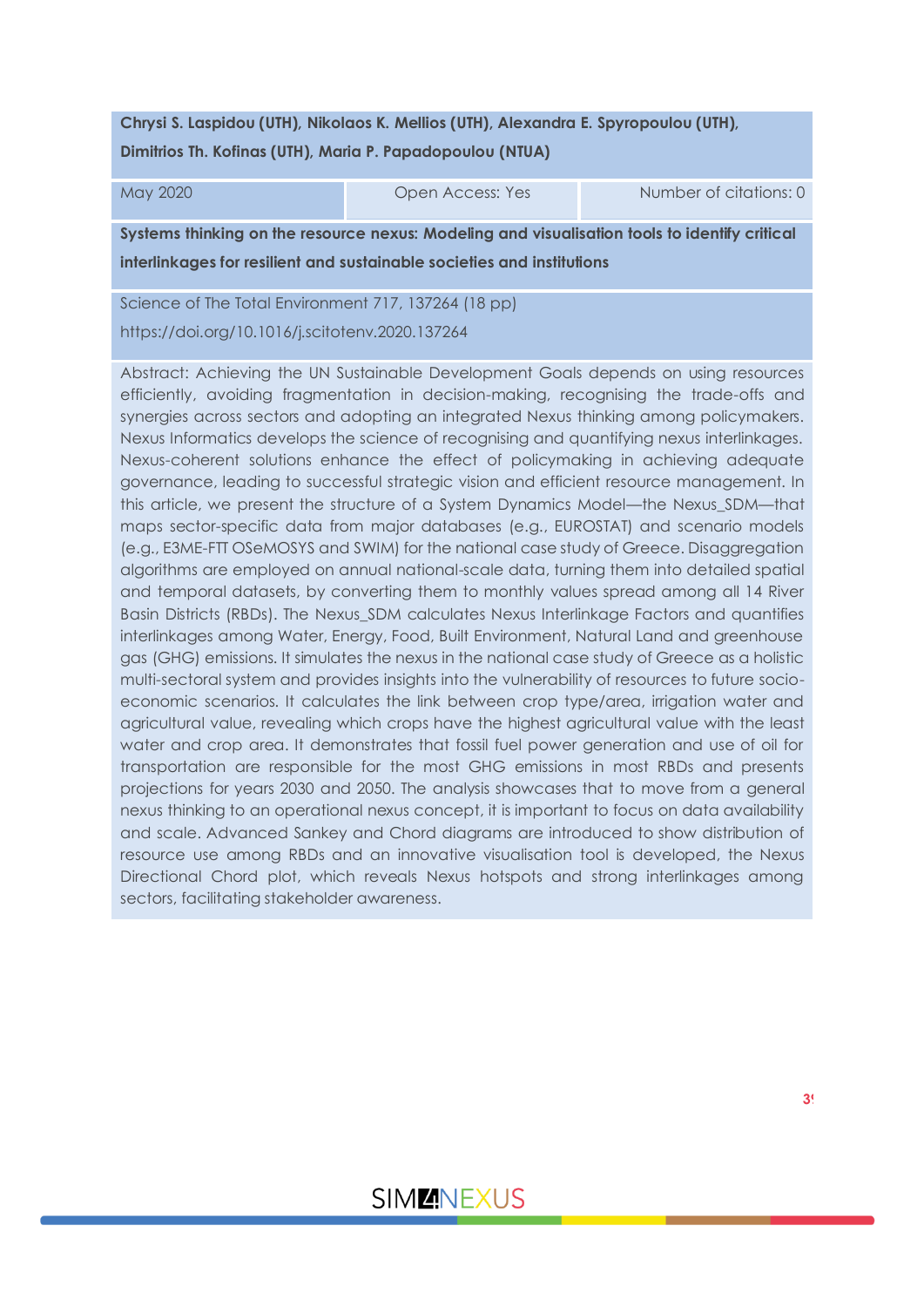### **Florian Knobloch (RU), Steef V. Hanssen (RU),** Aileen Lam, **Hector Pollitt (CE),** Pablo Salas, **Unnada Chewpreecha (CE), Mark A. J. Huijbregts (RU), Jean-Francois Mercure (RU, CE)**

In press, online March 2020 Open Access: Yes Number of citations: 0

**Net emission reductions from electric cars and heat pumps in 59 world regions over time**

Nature Sustainability (2020, in press) https://doi.org/10.1038/s41893-020-0488-7

Abstract: The electrification of passenger road transport and household heating features prominently in current and planned policy frameworks to achieve greenhouse gas emissions reduction targets. However, since electricity generation involves using fossil fuels, it is not established where and when the replacement of fossil-fuel-based technologies by electric cars and heat pumps can effectively reduce overall emissions. Could electrification policies backfire by promoting their diffusion before electricity is decarbonized? Here we analyse current and future emissions trade-offs in 59 world regions with heterogeneous households, by combining forward-looking integrated assessment model simulations with bottom-up lifecycle assessments. We show that already under current carbon intensities of electricity generation, electric cars and heat pumps are less emission intensive than fossil-fuel-based alternatives in 53 world regions, representing 95% of the global transport and heating demand. Even if future end-use electrification is not matched by rapid power-sector decarbonization, it will probably reduce emissions in almost all world regions.

### **SIMMNEXUS**